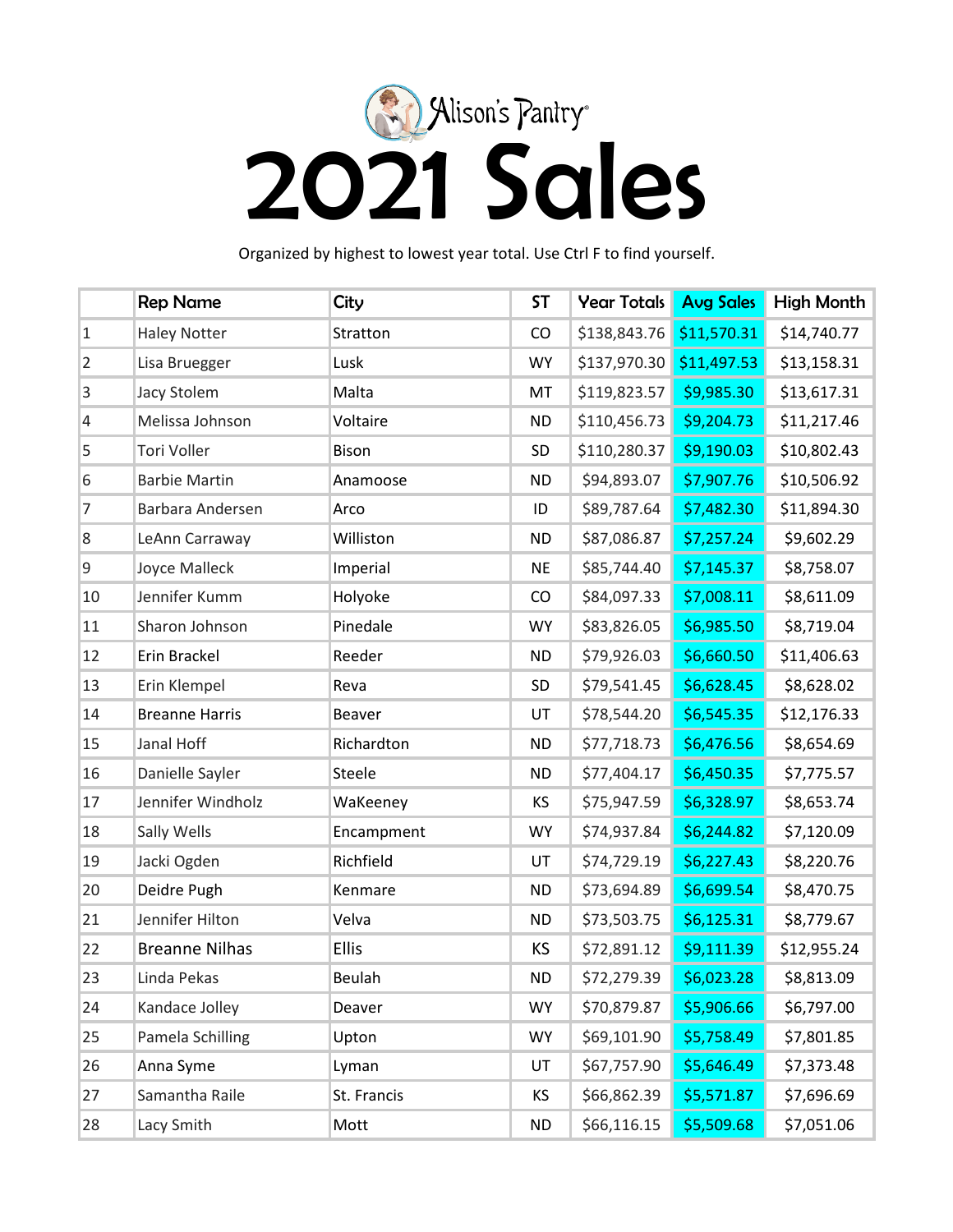|    | <b>Rep Name</b>         | City                | <b>ST</b> | <b>Year Totals</b> | <b>Avg Sales</b> | High Month |
|----|-------------------------|---------------------|-----------|--------------------|------------------|------------|
| 29 | Dixie Hanson            | Hettinger           | <b>ND</b> | \$65,910.83        | \$5,492.57       | \$7,157.90 |
| 30 | <b>Yvette Lien</b>      | Lambert             | MT        | \$64,233.73        | \$5,352.81       | \$7,023.07 |
| 31 | Patti Cummins           | Fairview            | MT        | \$64,219.32        | \$5,351.61       | \$7,001.58 |
| 32 | Kelly Funk              | Caliente            | <b>NV</b> | \$63,280.99        | \$5,273.42       | \$7,001.62 |
| 33 | Jennifer Ludowese       | Colby               | ΚS        | \$63,103.58        | \$5,258.63       | \$6,068.96 |
| 34 | Victoria Reinert        | WaKeeney            | KS        | \$61,030.19        | \$6,781.13       | \$8,976.21 |
| 35 | <b>Brandi McConnell</b> | Haxtun              | CO        | \$59,565.36        | \$4,963.78       | \$6,515.65 |
| 36 | Polly Johnson           | <b>Dubois</b>       | <b>WY</b> | \$59,113.29        | \$4,926.11       | \$6,222.52 |
| 37 | Amy Newman              | Ely                 | <b>NV</b> | \$58,124.83        | \$4,843.74       | \$6,073.69 |
| 38 | Linda Peterson          | Tonopah             | NV        | \$56,395.80        | \$4,699.65       | \$5,912.54 |
| 39 | Carrie Wiggins          | Bridgeport          | <b>NE</b> | \$56,293.38        | \$4,691.12       | \$5,829.65 |
| 40 | Karee Graf              | Pioche              | <b>NV</b> | \$55,788.54        | \$4,649.05       | \$5,934.51 |
| 41 | Jenna Jones             | Scobey              | MT        | \$55,229.74        | \$4,602.48       | \$6,444.76 |
| 42 | Jennifer Sessions       | Roosevelt           | UT        | \$55,166.33        | \$4,597.19       | \$5,678.68 |
| 43 | Amy Harding             | Cedar City          | UT        | \$54,527.53        | \$4,543.96       | \$8,628.48 |
| 44 | <b>Becky Price</b>      | <b>Rock Springs</b> | <b>WY</b> | \$54,341.87        | \$4,528.49       | \$5,919.25 |
| 45 | Kelli Bone              | <b>Spring Creek</b> | NV        | \$54,144.94        | \$4,512.08       | \$5,726.69 |
| 46 | Joy Pelton              | Cheyenne Wells      | CO        | \$53,598.00        | \$4,466.50       | \$6,034.80 |
| 47 | Larissa Felipe          | Torrington          | <b>WY</b> | \$52,666.24        | \$4,388.85       | \$5,281.91 |
| 48 | <b>Ruth Carter</b>      | minersville         | UT        | \$52,447.67        | \$4,370.64       | \$5,851.35 |
| 49 | Mckenzee Ellis          | Kemmerer            | <b>WY</b> | \$51,697.87        | \$4,308.16       | \$5,716.54 |
| 50 | Teresa Hutchinson       | Ely                 | <b>NV</b> | \$51,038.28        | \$4,253.19       | \$5,447.35 |
| 51 | <b>Betty Vonfeldt</b>   | Hudson              | <b>WY</b> | \$50,810.65        | \$4,234.22       | \$5,883.21 |
| 52 | Frankie Fisher          | Mountain Home       | UT        | \$49,379.02        | \$4,114.92       | \$5,201.61 |
| 53 | Marylu Smith-Dischner   | Yuma                | CO        | \$49,311.94        | \$4,109.33       | \$5,317.33 |
| 54 | Lenda Webb              | Townsend            | MT        | \$49,280.31        | \$4,106.69       | \$6,131.89 |
| 55 | April Pearson           | Glasgow             | MT        | \$49,270.12        | \$4,105.84       | \$5,679.76 |
| 56 | <b>Heather Everitt</b>  | Mesquite            | <b>NV</b> | \$48,437.57        | \$4,036.46       | \$5,597.36 |
| 57 | Melissa Giorgi          | Yerington           | <b>NV</b> | \$48,382.96        | \$4,031.91       | \$6,393.85 |
| 58 | Laurie Baker            | Rangely             | CO        | \$48,222.81        | \$4,018.57       | \$4,762.40 |
| 59 | Darla Owens             | Havre               | MT        | \$47,663.52        | \$3,971.96       | \$5,408.95 |
| 60 | Corey Staloch           | Jamestown           | <b>ND</b> | \$47,569.89        | \$3,964.16       | \$5,314.63 |
| 61 | Nichole Henderson       | Bowman              | <b>ND</b> | \$47,522.46        | \$4,320.22       | \$5,781.77 |
| 62 | <b>Wendy Brockel</b>    | Eureka              | SD        | \$47,384.24        | \$3,948.69       | \$6,230.25 |
| 63 | Sandra Crawford         | <b>Big Timber</b>   | MT        | \$47,350.32        | \$3,945.86       | \$5,712.46 |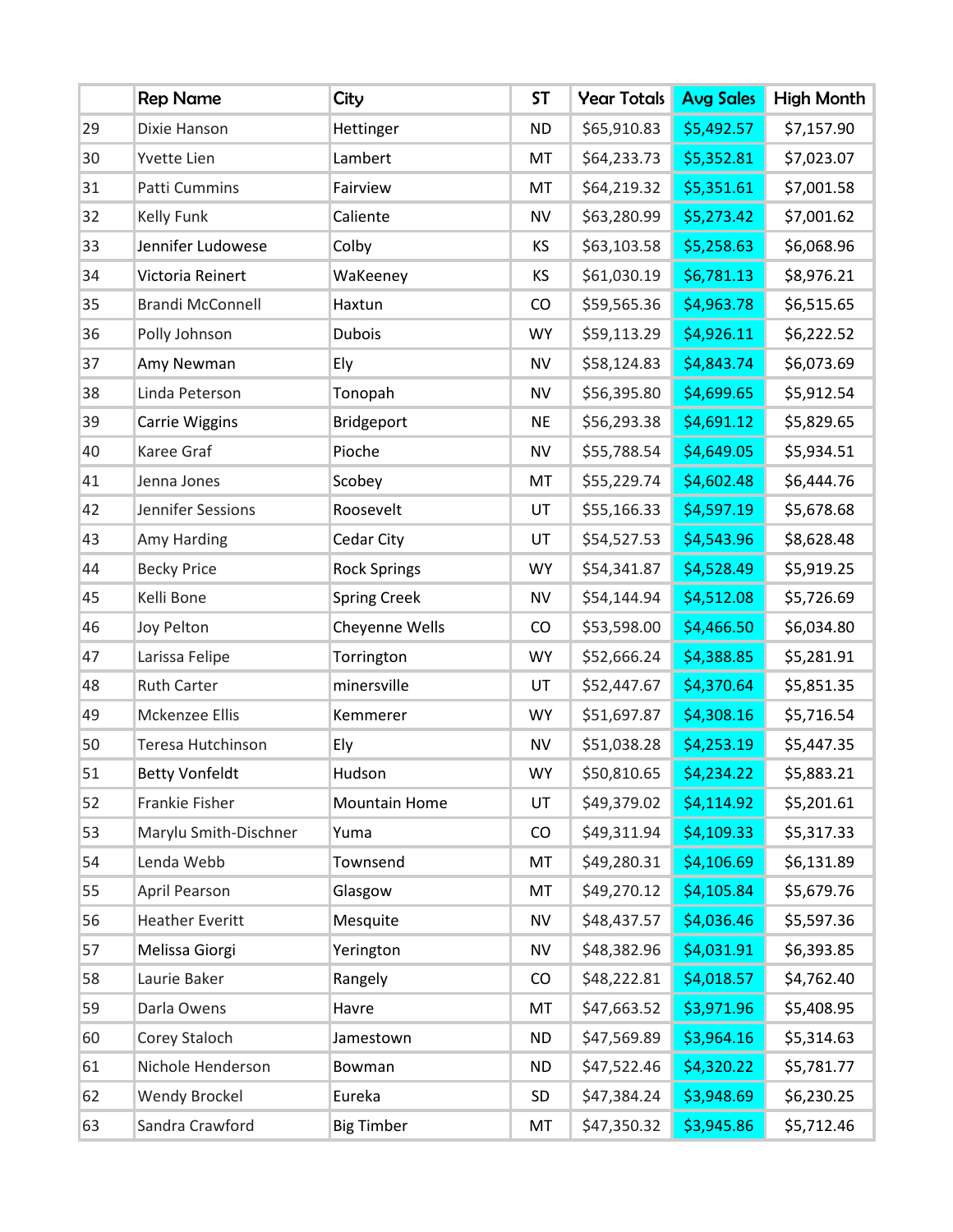|    | <b>Rep Name</b>        | City                | <b>ST</b> | <b>Year Totals</b> | <b>Avg Sales</b> | High Month |
|----|------------------------|---------------------|-----------|--------------------|------------------|------------|
| 64 | <b>Irene Scott</b>     | Fillmore            | UT        | \$47,302.66        | \$3,941.89       | \$6,176.39 |
| 65 | Lori Paulsen           | Worland             | <b>WY</b> | \$47,199.66        | \$3,933.31       | \$4,896.31 |
| 66 | Rebecca Schowalter     | Collbran            | CO        | \$46,950.77        | \$3,912.56       | \$5,770.20 |
| 67 | Melissa Wrigley        | Wright              | <b>WY</b> | \$46,817.59        | \$3,901.47       | \$4,985.64 |
| 68 | Camee Brough           | Nephi               | UT        | \$46,613.24        | \$3,884.44       | \$6,188.73 |
| 69 | Jamie Ashcraft         | Sugar City          | ID        | \$46,048.61        | \$3,837.38       | \$8,995.51 |
| 70 | Larene Rawlinson       | Delta               | UT        | \$45,172.48        | \$3,764.37       | \$4,733.56 |
| 71 | Danni Carlisle         | Escalante           | UT        | \$44,948.76        | \$3,745.73       | \$5,342.90 |
| 72 | Mary Palo              | <b>Hot Springs</b>  | SD        | \$44,708.77        | \$3,725.73       | \$5,148.15 |
| 73 | <b>Irene Hendricks</b> | Ekalaka             | MT        | \$44,287.04        | \$3,690.59       | \$5,328.32 |
| 74 | Melanie Bourne         | Clinton             | <b>NE</b> | \$43,643.42        | \$3,636.95       | \$5,841.14 |
| 75 | <b>Gloria Marcus</b>   | Ten Sleep           | <b>WY</b> | \$43,182.57        | \$3,598.55       | \$5,659.07 |
| 76 | Toni Soderquist        | Kanab               | UT        | \$43,157.42        | \$3,596.45       | \$4,404.43 |
| 77 | Theresa Wells          | Lemmon              | SD        | \$42,477.26        | \$3,539.77       | \$4,038.69 |
| 78 | Misti Hummel           | Elgin               | <b>ND</b> | \$42,463.08        | \$4,246.31       | \$5,458.04 |
| 79 | Janet Kravig           | Karval              | CO        | \$41,743.19        | \$3,794.84       | \$4,414.44 |
| 80 | Misty Walker           | <b>Union Center</b> | SD        | \$41,728.23        | \$3,477.35       | \$5,097.17 |
| 81 | Sue Anderson           | Monticello          | UT        | \$41,007.63        | \$3,417.30       | \$4,327.01 |
| 82 | Melanie Yale           | Tolley              | <b>ND</b> | \$40,764.62        | \$3,397.05       | \$4,551.95 |
| 83 | Shasta Shafer          | Round Mountain      | NV        | \$40,114.60        | \$3,342.88       | \$4,497.03 |
| 84 | Susie Potter           | McKinnon            | <b>WY</b> | \$39,883.38        | \$3,323.62       | \$4,370.45 |
| 85 | Paula Jewett           | Salem               | UT        | \$39,850.62        | \$3,320.89       | \$4,114.04 |
| 86 | Dory Gibson            | Lund                | NV        | \$39,439.67        | \$3,286.64       | \$4,323.95 |
| 87 | Lorraine Kizzire       | Bayard              | <b>NE</b> | \$39,426.81        | \$3,285.57       | \$4,108.94 |
| 88 | Lynn Stanton           | Jordan              | MT        | \$39,059.97        | \$3,255.00       | \$4,245.12 |
| 89 | <b>McKinzie Barnes</b> | Douglas             | <b>WY</b> | \$38,963.20        | \$3,246.93       | \$5,117.67 |
| 90 | Traci Hinkhouse        | Burlington          | CO        | \$38,677.33        | \$3,223.11       | \$4,339.94 |
| 91 | Maureen Skinner        | Bedford             | <b>WY</b> | \$38,652.42        | \$3,221.04       | \$4,099.03 |
| 92 | Laurel Conover-Jess    | Deer Lodge          | MT        | \$38,610.62        | \$3,217.55       | \$4,505.29 |
| 93 | Tamra Harrison         | Carlin              | NV        | \$38,465.79        | \$3,205.48       | \$4,488.18 |
| 94 | Crystal Moorhead       | Powers Lake         | <b>ND</b> | \$38,460.10        | \$3,205.01       | \$5,018.61 |
| 95 | <b>Vivian Ross</b>     | Lewistown           | MT        | \$38,298.94        | \$3,191.58       | \$3,906.51 |
| 96 | Dixie Bazil            | Panaca              | <b>NV</b> | \$38,098.04        | \$6,349.67       | \$7,764.49 |
| 97 | Crystal Swanson        | <b>Buffalo</b>      | MT        | \$37,889.65        | \$3,157.47       | \$3,829.20 |
| 98 | <b>Tasha Losing</b>    | <b>Baker</b>        | MT        | \$37,531.23        | \$3,127.60       | \$5,421.81 |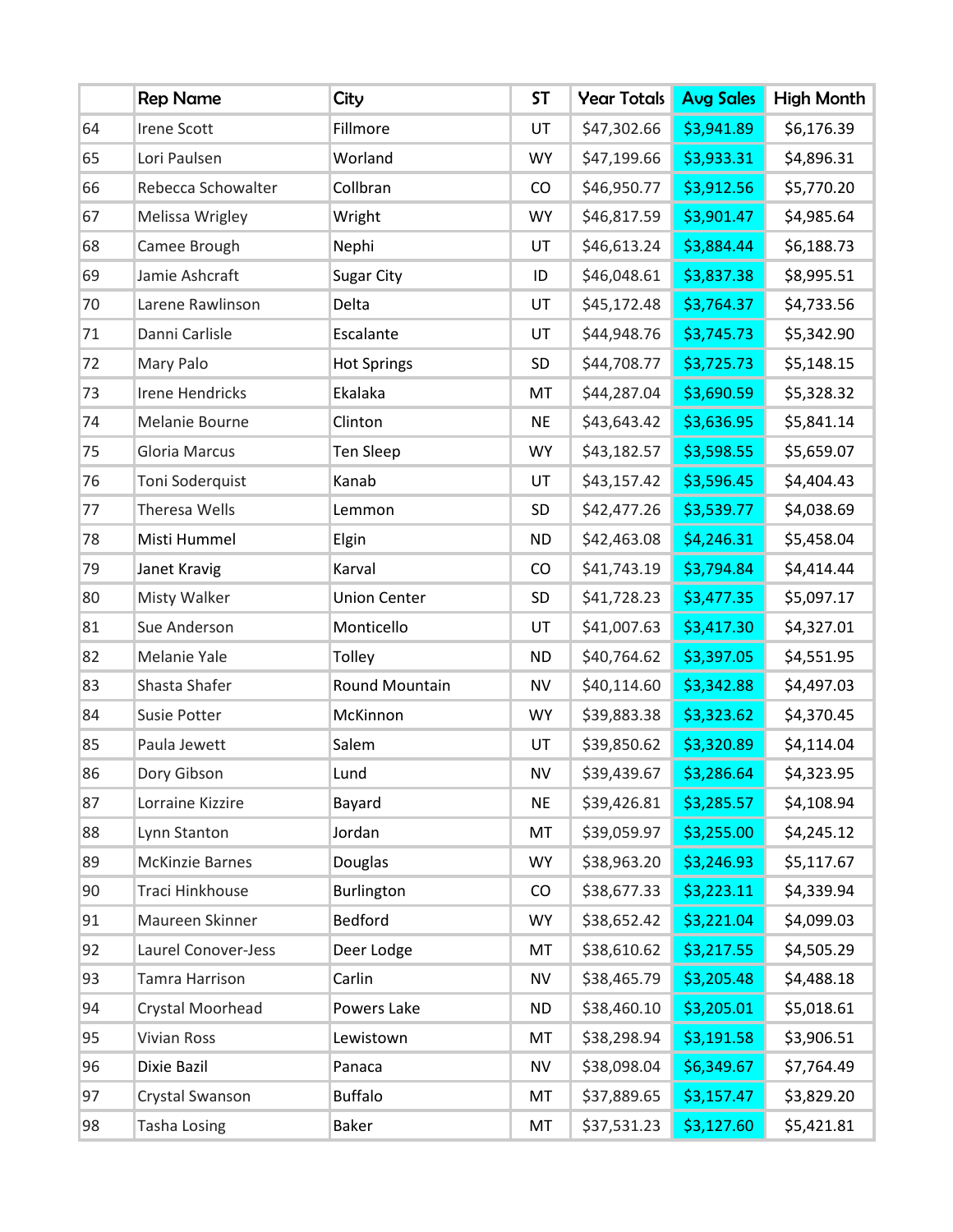|     | <b>Rep Name</b>       | City                | <b>ST</b> | <b>Year Totals</b> | <b>Avg Sales</b> | High Month |
|-----|-----------------------|---------------------|-----------|--------------------|------------------|------------|
| 99  | Katie Carter          | Lund                | <b>NV</b> | \$37,435.31        | \$3,119.61       | \$3,799.42 |
| 100 | LaRae Faris           | Wheatland           | <b>WY</b> | \$37,092.47        | \$3,091.04       | \$3,632.63 |
| 101 | Mary Martin           | Dove Creek          | CO        | \$36,826.00        | \$3,068.83       | \$4,006.11 |
| 102 | Nicole Buerkle        | Plevna              | MT        | \$36,754.82        | \$3,062.90       | \$4,518.86 |
| 103 | Amanda Sheldon        | Craig               | CO        | \$36,727.95        | \$3,060.66       | \$4,105.62 |
| 104 | Laura Stroh           | Hazen               | <b>ND</b> | \$36,441.85        | \$3,036.82       | \$4,064.79 |
| 105 | <b>Tara Wiest</b>     | Mobridge            | SD        | \$36,421.93        | \$3,035.16       | \$4,005.02 |
| 106 | Serra Irmen           | <b>Bismarck</b>     | <b>ND</b> | \$36,296.07        | \$3,024.67       | \$4,615.87 |
| 107 | Keeley Westwood       | Vernal              | UT        | \$36,222.15        | \$4,527.77       | \$5,607.69 |
| 108 | Casey Ragle           | Minot               | <b>ND</b> | \$36,020.57        | \$3,001.71       | \$3,883.70 |
| 109 | Kurt Shumway          | <b>Blanding</b>     | UT        | \$35,695.66        | \$2,974.64       | \$4,335.99 |
| 110 | Kelly Rainwater       | Elko                | <b>NV</b> | \$35,653.74        | \$2,971.15       | \$4,355.05 |
| 111 | Amanda Bird           | Cokeville           | <b>WY</b> | \$35,603.63        | \$2,966.97       | \$4,404.18 |
| 112 | Michelle Moss         | Montpelier          | ID        | \$35,336.85        | \$2,944.74       | \$3,696.04 |
| 113 | Terah Lynn            | Glendive            | MT        | \$35,198.50        | \$2,933.21       | \$3,804.91 |
| 114 | Merrilee Longhurst    | Sheridan            | <b>WY</b> | \$35,161.94        | \$2,930.16       | \$4,015.42 |
| 115 | Kay Peterson          | <b>Buffalo</b>      | <b>WY</b> | \$35,020.40        | \$2,918.37       | \$4,279.40 |
| 116 | Norma Jones           | Kanab               | UT        | \$34,878.89        | \$2,906.57       | \$5,120.99 |
| 117 | Cassie Varga          | Hurricane           | UT        | \$34,580.58        | \$2,881.72       | \$3,942.18 |
| 118 | Kathy Clark           | Crawford            | CO        | \$34,510.49        | \$2,875.87       | \$3,760.99 |
| 119 | Jessica Turbiville    | Harrison            | <b>NE</b> | \$33,948.74        | \$2,829.06       | \$4,083.69 |
| 120 | <b>Sherry Winckel</b> | Marysvale           | UT        | \$33,478.43        | \$2,789.87       | \$3,737.36 |
| 121 | Donata Henderson      | Greybull            | WY        | \$33,224.35        | \$2,768.70       | \$3,500.76 |
| 122 | Diane Conover         | Dillon              | MT        | \$32,514.88        | \$2,709.57       | \$4,051.87 |
| 123 | Anne White            | Cheyenne Wells      | CO        | \$31,989.01        | \$2,665.75       | \$3,477.42 |
| 124 | ShanDee Welling       | Evanston            | <b>WY</b> | \$31,818.60        | \$3,535.40       | \$4,580.13 |
| 125 | <b>Emily Adair</b>    | Orderville          | UT        | \$31,788.88        | \$2,649.07       | \$3,530.65 |
| 126 | Julie Rasmussen       | <b>Rock Springs</b> | <b>WY</b> | \$31,621.99        | \$2,635.17       | \$4,026.87 |
| 127 | Jessica Wimer         | Leola               | SD        | \$31,323.55        | \$2,847.60       | \$3,942.39 |
| 128 | <b>Chelsey Tines</b>  | Grant               | <b>NE</b> | \$31,239.63        | \$2,603.30       | \$3,856.13 |
| 129 | Connie Marshall       | Timberlake          | SD        | \$31,194.17        | \$2,599.51       | \$3,700.70 |
| 130 | Mindy Taylor          | Blanding            | UT        | \$31,129.02        | \$2,594.09       | \$4,841.57 |
| 131 | Debra Hren            | Moab                | UT        | \$31,074.40        | \$2,589.53       | \$3,441.19 |
| 132 | Jessica Carlson       | Oakes               | <b>ND</b> | \$30,983.61        | \$2,581.97       | \$3,435.10 |
| 133 | Amy Behling           | Ferron              | UT        | \$30,969.45        | \$2,580.79       | \$3,333.84 |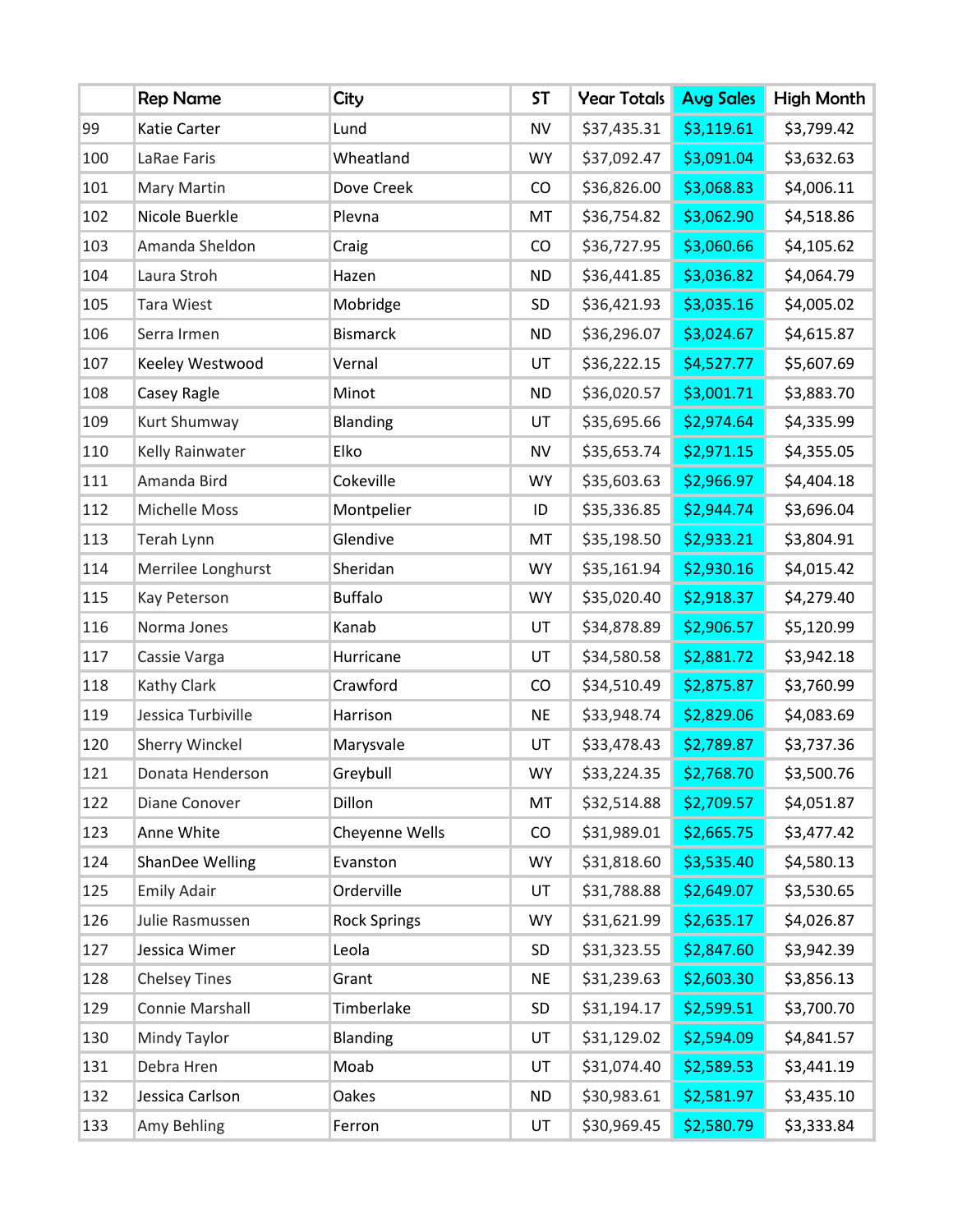|     | <b>Rep Name</b>       | City                  | <b>ST</b> | <b>Year Totals</b> | <b>Avg Sales</b> | High Month |
|-----|-----------------------|-----------------------|-----------|--------------------|------------------|------------|
| 134 | Marie Moore           | Coalville             | UT        | \$30,886.15        | \$2,573.85       | \$3,128.85 |
| 135 | Vanessa Merz          | Atwood                | KS        | \$30,850.53        | \$2,570.88       | \$3,715.05 |
| 136 | Adair Rademacher      | Musselshell           | MT        | \$30,516.85        | \$2,774.26       | \$3,854.81 |
| 137 | Troi Williams         | Shoshoni              | <b>WY</b> | \$30,489.35        | \$2,540.78       | \$4,096.95 |
| 138 | Katie Taylor          | <b>Central Valley</b> | UT        | \$30,113.01        | \$2,509.42       | \$3,005.84 |
| 139 | Karen Webb            | Hawthorne             | <b>NV</b> | \$30,058.97        | \$2,504.91       | \$3,182.39 |
| 140 | <b>Tovie Wilcox</b>   | Ruth                  | <b>NV</b> | \$30,034.62        | \$2,502.89       | \$3,226.45 |
| 141 | <b>Christy Barney</b> | Dammeron Valley       | UT        | \$29,959.09        | \$2,496.59       | \$4,441.84 |
| 142 | Katrina Collins       | Faith                 | SD        | \$29,887.74        | \$2,490.65       | \$4,234.98 |
| 143 | Amanda Edmundson      | Hoxie                 | KS        | \$29,563.31        | \$2,463.61       | \$4,489.03 |
| 144 | Allison Weakland      | <b>Buffalo</b>        | SD        | \$29,273.30        | \$3,659.16       | \$6,264.66 |
| 145 | <b>Bethany Hall</b>   | Wolf point            | MT        | \$29,252.22        | \$2,437.69       | \$3,395.18 |
| 146 | Kristin Kersten       | Bottineau             | <b>ND</b> | \$29,023.38        | \$2,418.62       | \$4,156.68 |
| 147 | <b>Heather Hill</b>   | Gunnison              | UT        | \$28,966.06        | \$2,413.84       | \$3,731.91 |
| 148 | Jami Schurr           | Goodland              | ΚS        | \$28,948.46        | \$2,412.37       | \$3,688.82 |
| 149 | Pam Fickbohm          | Newell                | SD        | \$28,831.11        | \$2,402.59       | \$4,049.55 |
| 150 | <b>Eshlay Krueger</b> | Meeker                | CO        | \$28,379.59        | \$2,837.96       | \$4,144.90 |
| 151 | Randi Sylvester       | Mayfield              | UT        | \$28,260.99        | \$2,355.08       | \$3,236.93 |
| 152 | Dayna Lundin          | Central               | UT        | \$28,162.16        | \$2,346.85       | \$3,005.31 |
| 153 | Annie Uresk           | Roosevelt             | UT        | \$28,148.23        | \$2,345.69       | \$3,375.00 |
| 154 | <b>Tara Harding</b>   | Scottsbluff           | <b>NE</b> | \$28,052.77        | \$2,337.73       | \$3,726.55 |
| 155 | Wendy Linnebur        | Limon                 | CO        | \$28,022.38        | \$2,335.20       | \$3,816.49 |
| 156 | Marlene Muruato       | Beach                 | <b>ND</b> | \$27,818.87        | \$2,318.24       | \$3,331.11 |
| 157 | Karen Hart            | Philip                | SD        | \$27,817.98        | \$2,318.17       | \$3,567.30 |
| 158 | Rhea Ashworth         | Ely                   | <b>NV</b> | \$27,675.31        | \$2,306.28       | \$2,677.44 |
| 159 | Mindy Raymond         | Terreton              | ID        | \$27,498.70        | \$2,291.56       | \$3,229.02 |
| 160 | <b>Tammy Harrison</b> | Scottsbluff           | <b>NE</b> | \$27,444.06        | \$2,287.01       | \$2,931.09 |
| 161 | Angie Evans           | White Sulphur Springs | MT        | \$27,408.32        | \$2,284.03       | \$3,019.58 |
| 162 | Deena Baxendale       | Lovell                | <b>WY</b> | \$27,379.97        | \$2,281.66       | \$2,927.34 |
| 163 | Katie Rose            | Logandale             | NV        | \$27,168.88        | \$2,264.07       | \$3,330.86 |
| 164 | Cami Johnson          | Bancroft              | ID        | \$27,151.84        | \$2,262.65       | \$2,869.69 |
| 165 | <b>Tammy Payne</b>    | Price                 | UT        | \$27,141.40        | \$2,261.78       | \$2,782.65 |
| 166 | Amber Gardner         | Enterprise            | UT        | \$27,100.35        | \$2,258.36       | \$3,387.87 |
| 167 | Alaina Schaneman      | Hemingford            | <b>NE</b> | \$27,081.26        | \$2,256.77       | \$3,288.41 |
| 168 | Miranda Kennington    | Afton                 | <b>WY</b> | \$27,050.68        | \$2,254.22       | \$3,596.47 |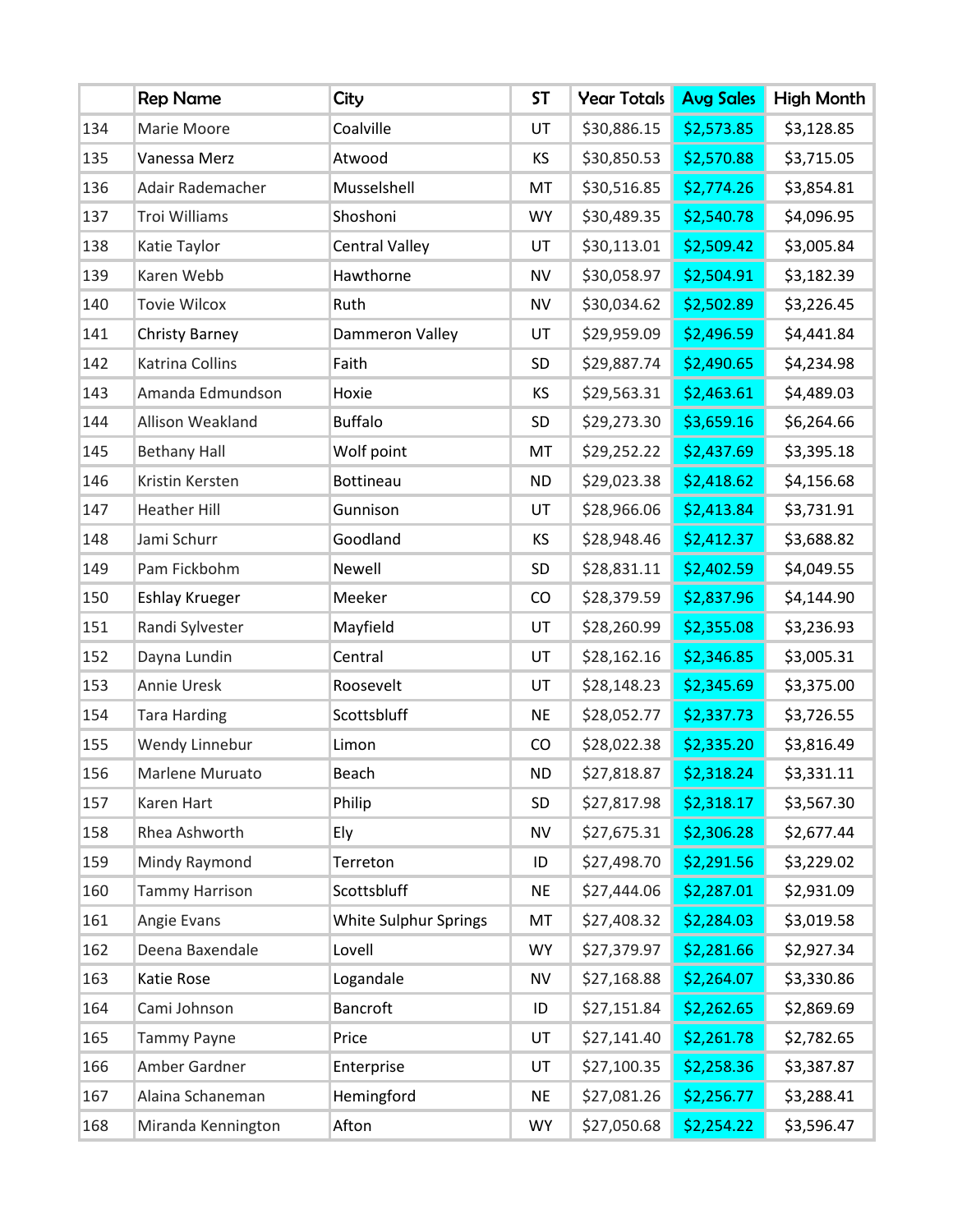|     | <b>Rep Name</b>         | City                  | <b>ST</b> | <b>Year Totals</b> | <b>Avg Sales</b> | High Month |
|-----|-------------------------|-----------------------|-----------|--------------------|------------------|------------|
| 169 | KayDawn Hughes          | Lovelock              | <b>NV</b> | \$26,898.65        | \$2,241.55       | \$3,368.72 |
| 170 | Justine Giannonatti     | Ludlow                | SD        | \$26,877.65        | \$2,239.80       | \$3,111.85 |
| 171 | Erika Barney            | Pingree               | ID        | \$26,822.04        | \$2,235.17       | \$3,602.55 |
| 172 | <b>Ashley Henline</b>   | Vernal                | UT        | \$26,729.94        | \$2,227.50       | \$3,049.47 |
| 173 | Jenell Stovall          | Kanab                 | UT        | \$26,654.46        | \$2,221.21       | \$3,501.82 |
| 174 | Kim Toepke              | New Salem             | <b>ND</b> | \$26,639.21        | \$2,663.92       | \$6,329.02 |
| 175 | Cassey Peterson         | Ephraim               | UT        | \$26,572.33        | \$2,214.36       | \$4,120.14 |
| 176 | Shannon Hansen          | McIntosh              | SD        | \$26,068.82        | \$2,172.40       | \$3,048.91 |
| 177 | Peggy Case              | Nucla                 | CO        | \$26,054.76        | \$2,171.23       | \$2,947.52 |
| 178 | <b>Berniece Duprel</b>  | <b>Sturgis</b>        | SD        | \$25,847.33        | \$2,153.94       | \$3,075.70 |
| 179 | Sara Loebe              | Osage                 | <b>WY</b> | \$25,727.42        | \$2,143.95       | \$2,861.82 |
| 180 | Allisha Hughes          | Orangeville           | UT        | \$25,588.35        | \$2,132.36       | \$4,305.62 |
| 181 | Natisha Isaacson        | N Logan               | UT        | \$25,455.75        | \$2,121.31       | \$2,696.31 |
| 182 | Lori Miskin             | Rockland              | ID        | \$25,435.57        | \$2,119.63       | \$2,472.48 |
| 183 | Debbie Barndt           | Lincoln               | MT        | \$25,387.51        | \$2,115.63       | \$3,351.53 |
| 184 | Mary Rogers             | Fernley               | <b>NV</b> | \$25,368.91        | \$2,114.08       | \$4,129.38 |
| 185 | <b>Beverly Atherley</b> | West Jordan           | UT        | \$25,305.17        | \$2,108.76       | \$3,514.68 |
| 186 | Joanie Preskey          | Glenburn              | <b>ND</b> | \$25,228.35        | \$2,102.36       | \$4,097.14 |
| 187 | Jennifer Evans          | <b>Baggs</b>          | <b>WY</b> | \$25,149.73        | \$2,095.81       | \$2,823.96 |
| 188 | Aubrey Watts            | Nephi                 | UT        | \$25,016.70        | \$2,084.73       | \$3,277.32 |
| 189 | <b>Tracy Pochop</b>     | Redfield              | SD        | \$24,987.32        | \$2,082.28       | \$3,569.88 |
| 190 | Sheryl Ward             | Ovid                  | ID        | \$24,916.24        | \$2,076.35       | \$3,652.94 |
| 191 | Keri Nicholson          | Lander                | <b>WY</b> | \$24,866.87        | \$2,260.62       | \$3,074.74 |
| 192 | Ann Dickson             | Wray                  | CO        | \$24,818.59        | \$2,068.22       | \$2,506.10 |
| 193 | Ladean Brough           | Oak City              | UT        | \$24,735.86        | \$2,061.32       | \$2,933.16 |
| 194 | Amanda Martin           | Goodland              | KS        | \$24,728.00        | \$2,060.67       | \$3,446.27 |
| 195 | Lisa Farley             | Emery                 | UT        | \$24,711.91        | \$2,059.33       | \$3,405.22 |
| 196 | Kellie Gibson           | <b>Green River</b>    | <b>WY</b> | \$24,663.31        | \$2,055.28       | \$2,787.86 |
| 197 | Colleen Goff            | Panguitch             | UT        | \$24,598.65        | \$2,049.89       | \$2,799.29 |
| 198 | Chanell Heyl            | <b>Sharon Springs</b> | KS        | \$24,462.51        | \$2,038.54       | \$3,158.76 |
| 199 | Shanna Bateman          | Tabiona               | UT        | \$23,940.86        | \$1,995.07       | \$2,579.53 |
| 200 | Michelle Hibl           | New England           | <b>ND</b> | \$23,790.98        | \$1,982.58       | \$3,067.91 |
| 201 | <b>Francis Anders</b>   | Crawford              | <b>NE</b> | \$23,770.32        | \$1,980.86       | \$3,018.68 |
| 202 | Chary Laing             | Cody                  | <b>WY</b> | \$23,682.74        | \$1,973.56       | \$2,942.93 |
| 203 | Kathryn Madsen          | Farson                | <b>WY</b> | \$23,677.42        | \$1,973.12       | \$2,753.66 |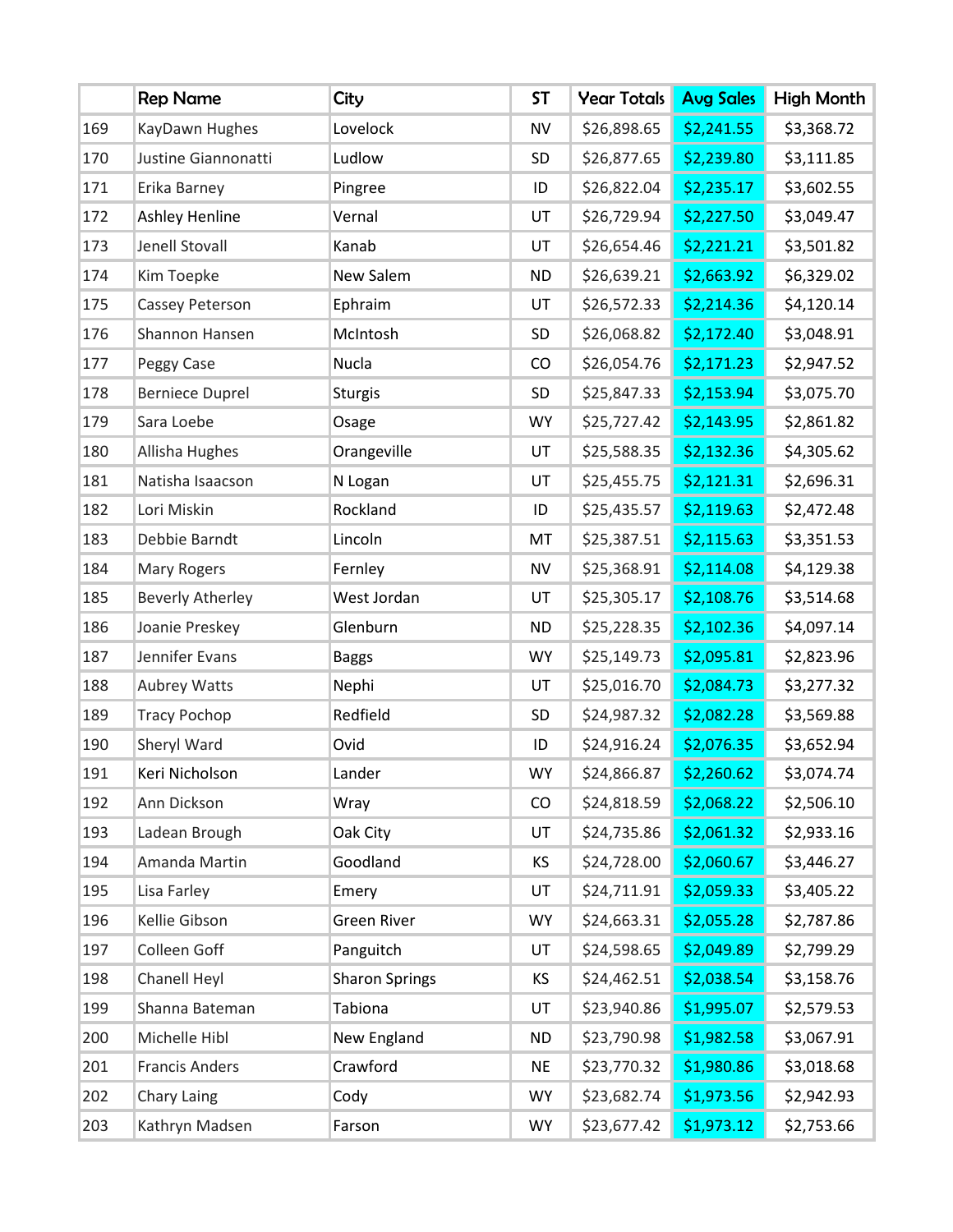|     | <b>Rep Name</b>       | City                | <b>ST</b> | <b>Year Totals</b> | <b>Avg Sales</b> | <b>High Month</b> |
|-----|-----------------------|---------------------|-----------|--------------------|------------------|-------------------|
| 204 | <b>Tori Martinez</b>  | Vernal              | UT        | \$23,490.80        | \$1,957.57       | \$3,265.45        |
| 205 | Melissa Fitzwater     | Eurkea              | <b>NV</b> | \$23,435.01        | \$1,952.92       | \$3,038.21        |
| 206 | <b>Sheryl Edmonds</b> | Walden              | CO        | \$23,186.69        | \$1,932.22       | \$2,520.35        |
| 207 | Lindsay Wille         | <b>Rock Springs</b> | <b>WY</b> | \$23,076.00        | \$1,923.00       | \$2,418.61        |
| 208 | Chris Kendall         | Garrison            | CO        | \$23,067.14        | \$1,922.26       | \$2,654.58        |
| 209 | Jamie Perkins         | Panaca              | <b>NV</b> | \$22,980.39        | \$7,660.13       | \$7,964.53        |
| 210 | Ronda Willis          | Randolph            | UT        | \$22,979.09        | \$1,914.92       | \$3,697.84        |
| 211 | Amber Pike            | Panaca              | <b>NV</b> | \$22,960.04        | \$7,653.35       | \$8,614.23        |
| 212 | Danielle Barfuss      | Tremonton           | UT        | \$22,948.03        | \$1,912.34       | \$3,002.98        |
| 213 | Corinne Anderson      | <b>Billings</b>     | MT        | \$22,922.06        | \$2,083.82       | \$3,093.98        |
| 214 | Jaynie Johnson        | Alamo               | <b>NV</b> | \$22,782.65        | \$1,898.55       | \$2,863.38        |
| 215 | Tammie Starkjohann    | Mosby               | MT        | \$22,754.69        | \$1,896.22       | \$2,790.72        |
| 216 | <b>Emily Newlin</b>   | Ardmore             | SD        | \$22,712.40        | \$1,892.70       | \$2,722.24        |
| 217 | Amber Christensen     | Manti               | UT        | \$22,589.59        | \$1,882.47       | \$5,030.32        |
| 218 | LaNeta Chadburn       | Enterprise          | UT        | \$22,560.04        | \$2,256.00       | \$3,138.58        |
| 219 | James Crandall        | Oakley              | KS        | \$22,532.23        | \$2,253.22       | \$3,149.29        |
| 220 | Krista Saxton         | Ammon               | ID        | \$22,397.84        | \$1,866.49       | \$2,735.03        |
| 221 | Christal Patchen      | Winnemucca          | <b>NV</b> | \$22,325.98        | \$2,029.63       | \$2,639.97        |
| 222 | Toni Ohrman           | Benkelman           | <b>NE</b> | \$22,254.20        | \$1,854.52       | \$2,451.35        |
| 223 | Rebecca Conrad        | Dickinson           | <b>ND</b> | \$22,198.54        | \$1,849.88       | \$2,683.12        |
| 224 | Virginia Richardson   | Circle              | MT        | \$22,138.09        | \$1,844.84       | \$3,128.87        |
| 225 | Joy Schoch            | Dickinson           | <b>ND</b> | \$22,080.17        | \$1,840.01       | \$2,669.63        |
| 226 | Joy Jones             | Evansville          | <b>WY</b> | \$22,057.64        | \$1,838.14       | \$2,264.70        |
| 227 | <b>Shelly Schultz</b> | Powell              | <b>WY</b> | \$22,021.60        | \$1,835.13       | \$2,840.93        |
| 228 | Lisa Parrow           | <b>Britton</b>      | SD        | \$21,909.32        | \$1,825.78       | \$2,334.48        |
| 229 | <b>Becky Eichner</b>  | Scottsbluff         | <b>NE</b> | \$21,811.75        | \$1,817.65       | \$2,538.46        |
| 230 | Jessica Littlefield   | Beaver              | UT        | \$21,568.31        | \$1,797.36       | \$2,830.92        |
| 231 | Jamie Walton          | Fillmore            | UT        | \$21,389.46        | \$1,782.46       | \$3,479.16        |
| 232 | Cheryl Wendling       | Moorcroft           | <b>WY</b> | \$20,988.77        | \$1,749.06       | \$2,446.21        |
| 233 | Tracy Jordan          | Gillette            | <b>WY</b> | \$20,884.12        | \$1,740.34       | \$2,389.26        |
| 234 | Heidi Pearce          | <b>Buffalo</b>      | <b>WY</b> | \$20,861.79        | \$1,738.48       | \$2,266.82        |
| 235 | Judi Sweat            | <b>Rock Springs</b> | <b>WY</b> | \$20,812.88        | \$2,312.54       | \$3,251.36        |
| 236 | Amy Tiday             | Colstrip            | MT        | \$20,805.60        | \$1,733.80       | \$2,166.75        |
| 237 | Robin Retzlaff        | Alliance            | <b>NE</b> | \$20,595.64        | \$1,716.30       | \$2,624.77        |
| 238 | Lindsey Geisinger     | Minot               | <b>ND</b> | \$20,582.17        | \$1,715.18       | \$2,831.17        |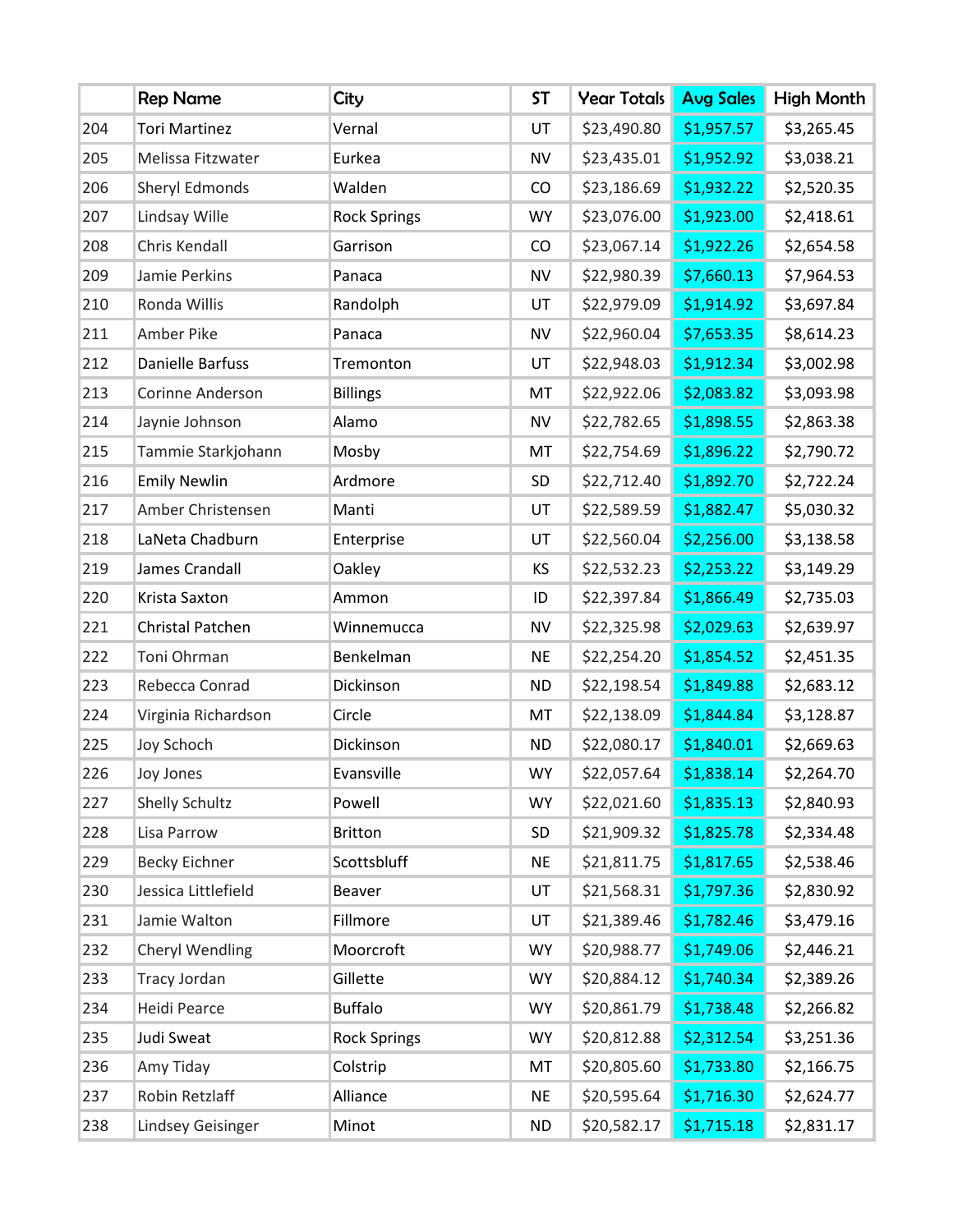|     | <b>Rep Name</b>         | City                | <b>ST</b> | <b>Year Totals</b> | <b>Avg Sales</b> | High Month |
|-----|-------------------------|---------------------|-----------|--------------------|------------------|------------|
| 239 | Kristi Wright           | Tonopah             | <b>NV</b> | \$20,540.83        | \$2,054.08       | \$2,869.38 |
| 240 | Sara Portwine           | Kaycee              | <b>WY</b> | \$20,515.18        | \$1,709.60       | \$2,541.49 |
| 241 | Andrea Miller           | Froid               | MT        | \$20,353.24        | \$1,696.10       | \$2,514.28 |
| 242 | Carol Wilcox            | <b>Twin Bridges</b> | MT        | \$19,811.01        | \$1,650.92       | \$2,562.13 |
| 243 | Kristin Beckstead       | Orem                | UT        | \$19,755.86        | \$1,646.32       | \$2,618.69 |
| 244 | Jessica Kirchoffner     | Manning             | <b>ND</b> | \$19,745.90        | \$2,193.99       | \$3,170.94 |
| 245 | Gloria Trosper          | Eads                | CO        | \$19,674.75        | \$1,639.56       | \$2,137.97 |
| 246 | Amy Erickson            | Riverton            | <b>WY</b> | \$19,585.19        | \$1,632.10       | \$2,385.70 |
| 247 | Eileen Duncan           | <b>Basin</b>        | <b>WY</b> | \$19,560.44        | \$1,630.04       | \$2,029.45 |
| 248 | Kimala Douglas          | Cedar City          | UT        | \$19,378.74        | \$1,614.90       | \$2,731.70 |
| 249 | <b>Gina Bills</b>       | Aurora              | UT        | \$19,330.12        | \$1,610.84       | \$2,578.10 |
| 250 | Amber Beshoner          | La Sal              | UT        | \$19,155.40        | \$1,596.28       | \$2,131.06 |
| 251 | Sarah Boucher           | Minot               | <b>ND</b> | \$19,152.59        | \$1,596.05       | \$2,698.26 |
| 252 | Vicki Heron             | Roundup             | MT        | \$19,144.45        | \$1,595.37       | \$2,222.66 |
| 253 | <b>Trista Crain</b>     | Gillette            | <b>WY</b> | \$19,041.03        | \$1,586.75       | \$2,859.04 |
| 254 | Amy William             | Glendo              | <b>WY</b> | \$19,039.74        | \$2,379.97       | \$4,180.03 |
| 255 | Tasha Schock            | <b>Bismarck</b>     | <b>ND</b> | \$18,955.42        | \$2,106.16       | \$3,813.76 |
| 256 | <b>Bonnie Farstveet</b> | Kenmare             | <b>ND</b> | \$18,870.59        | \$1,572.55       | \$7,031.72 |
| 257 | Amy Rowe                | Clearmont           | <b>WY</b> | \$18,780.35        | \$1,565.03       | \$2,518.42 |
| 258 | Gina Bridgewater        | <b>Three Forks</b>  | MT        | \$18,684.05        | \$1,557.00       | \$2,275.26 |
| 259 | Ceptember Smith         | Holbrook            | ID        | \$18,613.55        | \$1,551.13       | \$2,016.76 |
| 260 | Makayle Loutzenhiser    | Limon               | CO        | \$18,574.72        | \$1,547.89       | \$2,344.39 |
| 261 | Ilenia Phipps           | Alamo               | <b>ND</b> | \$18,408.93        | \$1,534.08       | \$2,356.00 |
| 262 | Ruth Roubal             | McClusky            | <b>ND</b> | \$18,388.82        | \$1,532.40       | \$2,592.41 |
| 263 | <b>Tammy DuFrene</b>    | Lewis               | CO        | \$18,370.38        | \$1,530.87       | \$2,150.63 |
| 264 | Stacee Izatt            | Nephi               | UT        | \$18,269.44        | \$3,044.91       | \$4,132.27 |
| 265 | Nisha Spaulding         | Milford             | UT        | \$18,192.02        | \$1,516.00       | \$2,112.56 |
| 266 | Gaylynne Case           | Vernal              | UT        | \$18,074.81        | \$1,506.23       | \$3,099.41 |
| 267 | Kelli Schrenk           | Declo               | ID        | \$18,050.02        | \$1,504.17       | \$2,746.25 |
| 268 | Janell Holm             | Stockton            | UT        | \$18,022.29        | \$1,501.86       | \$2,030.44 |
| 269 | <b>Brittni Hatter</b>   | Alexander           | <b>ND</b> | \$17,985.08        | \$1,498.76       | \$2,751.09 |
| 270 | Cheryl Dearden          | Garrison            | UT        | \$17,957.44        | \$1,496.45       | \$1,923.52 |
| 271 | Jamie Nielsen           | Plentywood          | MT        | \$17,885.74        | \$1,490.48       | \$2,112.57 |
| 272 | Yvonne Cooper           | Midland             | SD        | \$17,879.82        | \$1,489.99       | \$2,262.70 |
| 273 | Liberty Heaton          | Lyman               | <b>WY</b> | \$17,837.46        | \$2,229.68       | \$3,693.54 |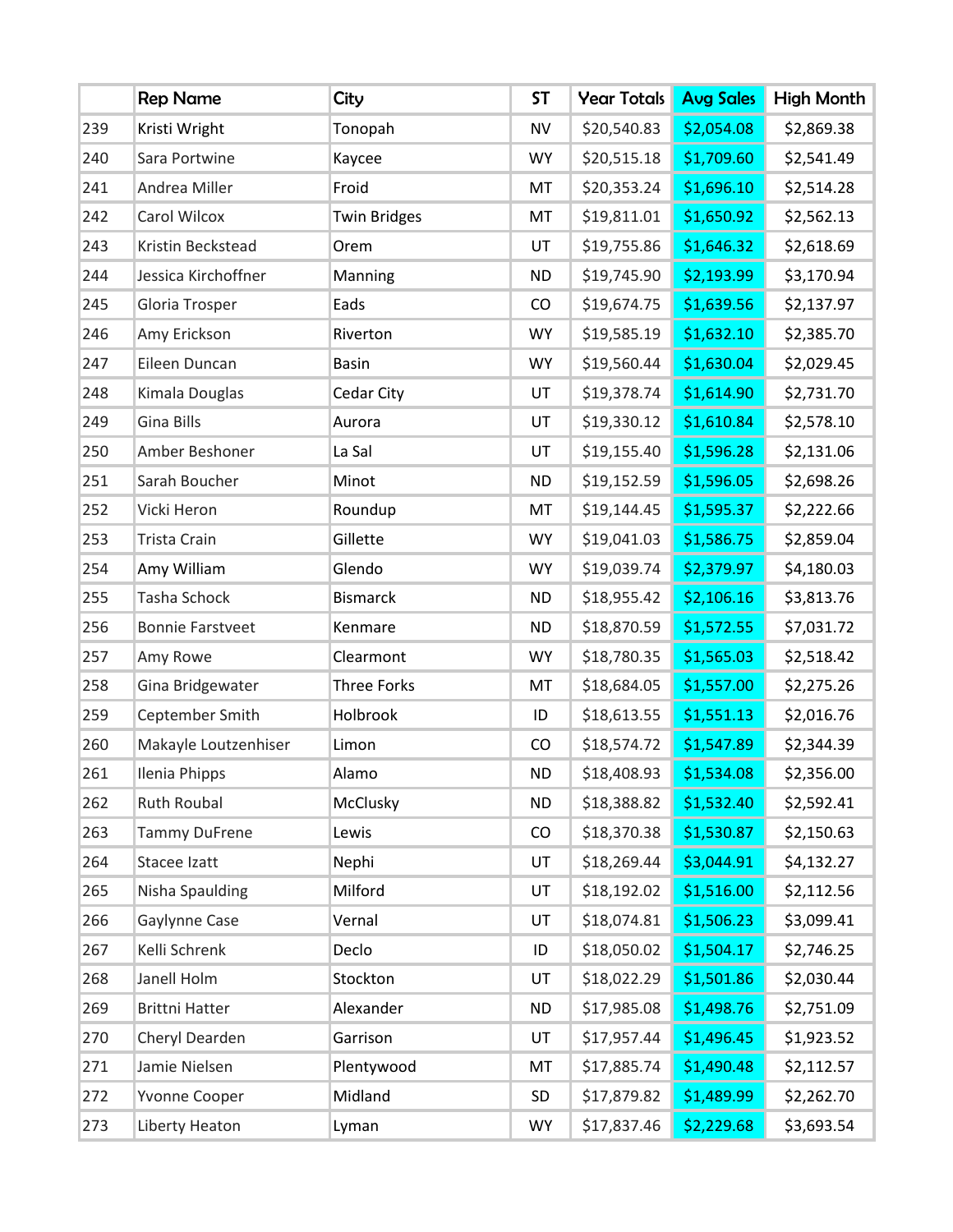|     | <b>Rep Name</b>     | City                 | <b>ST</b> | <b>Year Totals</b> | <b>Avg Sales</b> | High Month |
|-----|---------------------|----------------------|-----------|--------------------|------------------|------------|
| 274 | Jani Wood           | Parshall             | CO        | \$17,829.15        | \$1,485.76       | \$3,352.29 |
| 275 | Tammy Harwood       | Round Mountain       | <b>NV</b> | \$17,784.03        | \$1,482.00       | \$1,812.39 |
| 276 | Carri Eldridge      | Cheyenne             | <b>WY</b> | \$17,675.14        | \$1,472.93       | \$2,008.98 |
| 277 | Mandi Livingston    | Cannonville          | UT        | \$17,667.52        | \$1,472.29       | \$2,543.80 |
| 278 | Vicki Reynolds      | Forsyth              | MT        | \$17,656.58        | \$1,605.14       | \$2,323.88 |
| 279 | Denice Bloxham      | Rigby                | ID        | \$17,640.41        | \$1,470.03       | \$1,862.70 |
| 280 | Jeff & Penny Hatch  | Koosharem            | UT        | \$17,529.48        | \$1,460.79       | \$2,219.21 |
| 281 | Alicia Payne        | Cedar City           | UT        | \$17,442.70        | \$1,453.56       | \$2,581.43 |
| 282 | April Andreen       | Thermopolis          | <b>WY</b> | \$17,350.50        | \$1,445.88       | \$1,923.00 |
| 283 | Glenda Burton       | <b>Great Falls</b>   | MT        | \$17,057.94        | \$1,421.50       | \$2,925.08 |
| 284 | Erika Kubas         | <b>Belfield</b>      | <b>ND</b> | \$17,015.37        | \$1,417.95       | \$2,279.04 |
| 285 | Codie Blackburn     | Duchesne             | UT        | \$16,998.09        | \$1,416.51       | \$1,930.49 |
| 286 | Melodey Zupan       | <b>Belle Fourche</b> | SD        | \$16,979.86        | \$1,414.99       | \$2,025.95 |
| 287 | <b>Cristy Davis</b> | Vernal               | UT        | \$16,904.89        | \$1,408.74       | \$2,093.11 |
| 288 | Erica Carlile       | Eagle Mountain       | UT        | \$16,698.73        | \$1,391.56       | \$2,018.55 |
| 289 | Jamie Lamb          | Lapoint              | UT        | \$16,625.76        | \$1,385.48       | \$2,024.52 |
| 290 | Pamela Lumpkins     | Rawlins              | <b>WY</b> | \$16,573.60        | \$1,381.13       | \$2,310.78 |
| 291 | Kim Gale            | Rawlins              | <b>WY</b> | \$16,438.38        | \$1,369.87       | \$2,054.43 |
| 292 | Amanda Zweifel      | Vernal               | UT        | \$16,399.77        | \$4,099.94       | \$4,518.90 |
| 293 | Jazlyn Budge        | Montpelier           | ID        | \$16,376.27        | \$1,364.69       | \$2,068.79 |
| 294 | Sue Smerud          | Riverton             | <b>WY</b> | \$16,346.97        | \$1,362.25       | \$2,008.70 |
| 295 | Kathy Lee           | Grantsville          | UT        | \$16,290.91        | \$1,357.58       | \$2,235.34 |
| 296 | Tanya Lieberman     | Fort Pierre          | SD        | \$16,126.93        | \$1,343.91       | \$1,963.45 |
| 297 | Katie Gardner       | Cedar City           | UT        | \$16,121.63        | \$1,343.47       | \$3,044.85 |
| 298 | Rosetta Stoll       | Wheatland            | <b>WY</b> | \$15,999.21        | \$1,333.27       | \$2,190.30 |
| 299 | Kristen Bohl        | Rugby                | <b>ND</b> | \$15,990.06        | \$1,332.51       | \$1,860.07 |
| 300 | Christi Herrick     | Kirk                 | CO        | \$15,987.02        | \$1,332.25       | \$1,783.97 |
| 301 | Kathy Baker         | Huntington           | UT        | \$15,964.41        | \$1,330.37       | \$2,404.11 |
| 302 | Teesha Gonzalez     | Vernal               | UT        | \$15,941.39        | \$1,328.45       | \$2,155.82 |
| 303 | Lisa Meacham        | Elsinore             | UT        | \$15,886.29        | \$2,647.72       | \$4,164.46 |
| 304 | Shannon Payne       | Hayden               | CO        | \$15,859.53        | \$1,321.63       | \$2,097.77 |
| 305 | Layce Park          | Roosevelt            | UT        | \$15,828.97        | \$1,319.08       | \$2,526.13 |
| 306 | Kendal Richards     | Torrington           | <b>WY</b> | \$15,773.00        | \$1,314.42       | \$1,764.53 |
| 307 | Abby Ehnes          | Spearfish            | SD        | \$15,760.53        | \$1,313.38       | \$2,236.47 |
| 308 | David Hicken        | Roosevelt            | UT        | \$15,704.50        | \$1,308.71       | \$1,793.84 |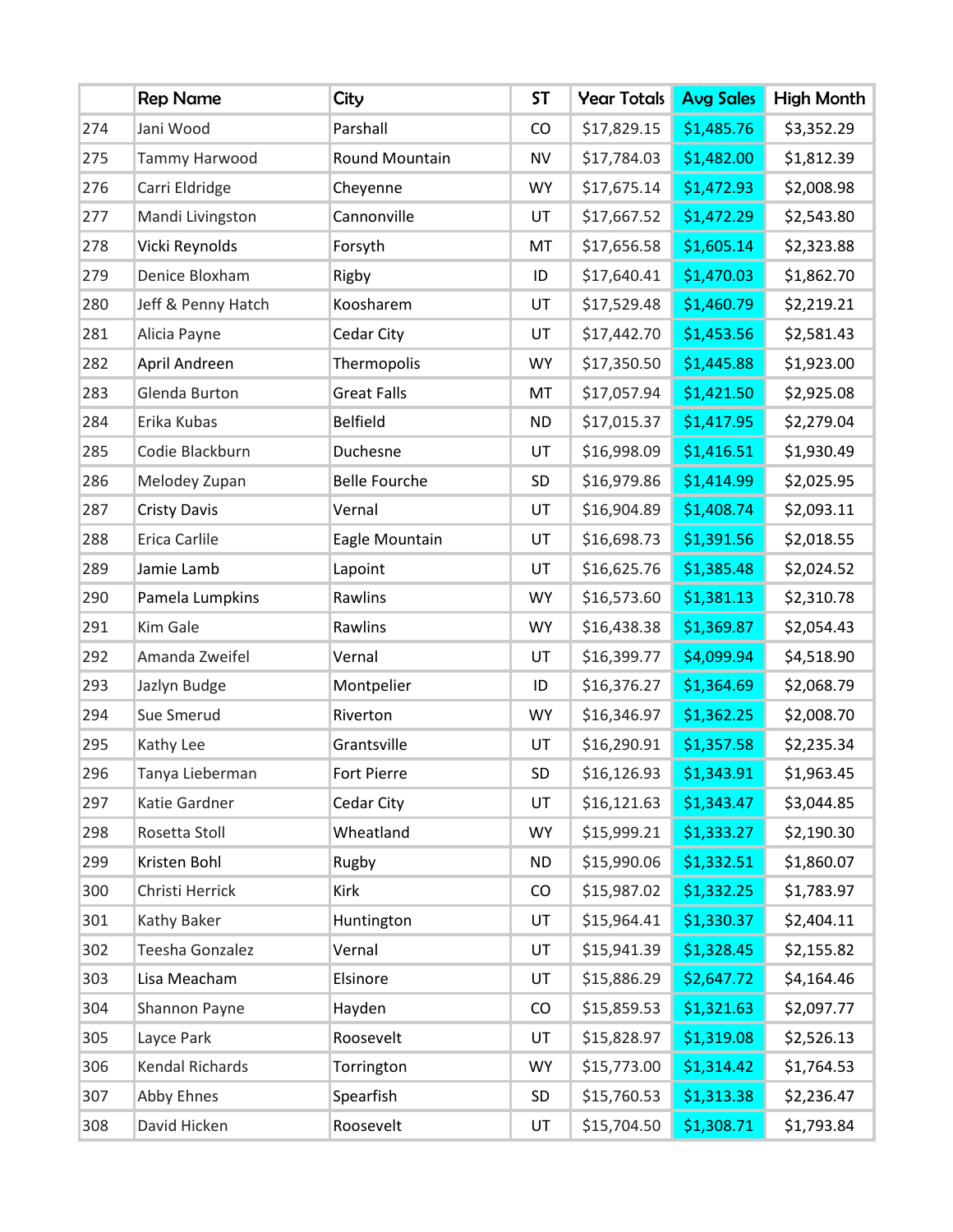|     | <b>Rep Name</b>        | City                   | <b>ST</b> | <b>Year Totals</b> | <b>Avg Sales</b> | High Month |
|-----|------------------------|------------------------|-----------|--------------------|------------------|------------|
| 309 | <b>Taucia Cluff</b>    | Parowan                | UT        | \$15,542.39        | \$1,295.20       | \$2,335.89 |
| 310 | Jerome Carr            | <b>Grassy Butte</b>    | <b>ND</b> | \$15,428.80        | \$1,285.73       | \$2,152.73 |
| 311 | Mikayla Bahr           | Fayette                | UT        | \$15,377.05        | \$1,397.91       | \$3,467.10 |
| 312 | <b>Brock Harward</b>   | Crosby                 | <b>ND</b> | \$15,302.55        | \$1,275.21       | \$2,083.00 |
| 313 | Shawntele Ogle         | Laramie                | <b>WY</b> | \$15,295.85        | \$1,274.65       | \$1,650.69 |
| 314 | Niki Rochlitz          | Sidney                 | <b>NE</b> | \$15,273.63        | \$1,272.80       | \$4,042.79 |
| 315 | Cammy Draper           | Nephi                  | UT        | \$15,269.24        | \$3,817.31       | \$5,119.30 |
| 316 | Shayann Allred         | Wellington             | UT        | \$15,266.55        | \$1,272.21       | \$1,827.19 |
| 317 | Mikayla Kountz         | Powers Lake            | <b>ND</b> | \$15,262.24        | \$1,271.85       | \$2,308.30 |
| 318 | Rebecca Palus          | Hulett                 | <b>WY</b> | \$15,254.94        | \$1,694.99       | \$2,359.03 |
| 319 | Susan Bame             | <b>Battle Mountain</b> | <b>NV</b> | \$15,046.73        | \$1,671.86       | \$2,268.92 |
| 320 | Nicole Fisher          | Grantsville            | UT        | \$14,995.15        | \$1,363.20       | \$2,166.30 |
| 321 | RaLin Christensen      | Glendive               | MT        | \$14,983.29        | \$1,248.61       | \$2,582.18 |
| 322 | Lacee Clayburn         | Genola                 | UT        | \$14,841.05        | \$1,236.75       | \$2,220.68 |
| 323 | Jerilyn Winn           | Nephi                  | UT        | \$14,741.64        | \$1,228.47       | \$1,654.20 |
| 324 | <b>Brittney Kramer</b> | Elko                   | NV        | \$14,611.01        | \$1,217.58       | \$1,890.61 |
| 325 | Jennifer Ammon         | Harvey                 | <b>ND</b> | \$14,529.43        | \$2,905.89       | \$3,168.12 |
| 326 | Pam Corbridge          | West Wendover          | <b>NV</b> | \$14,428.53        | \$1,202.38       | \$2,015.25 |
| 327 | Samantha Froehlich     | <b>Belfield</b>        | <b>ND</b> | \$14,421.24        | \$2,060.18       | \$2,342.93 |
| 328 | Tanya Hanson           | <b>Green River</b>     | <b>WY</b> | \$14,351.74        | \$1,195.98       | \$2,297.82 |
| 329 | Marcia Beals           | Hanna                  | <b>WY</b> | \$14,282.76        | \$1,190.23       | \$1,601.69 |
| 330 | <b>Carol Powell</b>    | Cleveland              | UT        | \$14,245.86        | \$1,187.16       | \$1,569.97 |
| 331 | Bethany Haden          | <b>Pleasant Grove</b>  | UT        | \$14,233.59        | \$1,186.13       | \$2,418.31 |
| 332 | Erin Brimhall          | St. George             | UT        | \$14,215.59        | \$1,184.63       | \$2,062.29 |
| 333 | Michele Trimble        | Miles City             | MT        | \$14,179.80        | \$1,181.65       | \$2,048.12 |
| 334 | <b>Richel Mustard</b>  | Laramie                | <b>WY</b> | \$14,115.09        | \$1,176.26       | \$1,722.04 |
| 335 | Rachel Wiley           | Rexburg                | ID        | \$14,069.33        | \$1,172.44       | \$2,064.45 |
| 336 | Cherie Wiggins         | Farmington             | UT        | \$14,029.30        | \$1,169.11       | \$1,550.57 |
| 337 | Jessica McCamey        | Malta                  | ID        | \$13,973.79        | \$1,164.48       | \$1,495.30 |
| 338 | Elizabeth Pitcher      | Williston              | <b>ND</b> | \$13,964.17        | \$1,163.68       | \$1,827.13 |
| 339 | Sheryl Ingle           | Winnemucca             | <b>NV</b> | \$13,942.26        | \$1,161.86       | \$1,459.94 |
| 340 | Jennell Van Dyke       | Roundup                | MT        | \$13,908.30        | \$1,264.39       | \$2,416.44 |
| 341 | Kristina Steele        | Garrison               | <b>ND</b> | \$13,905.37        | \$1,158.78       | \$1,966.12 |
| 342 | Kayla O'Donnell        | Gladstone              | <b>ND</b> | \$13,800.73        | \$1,150.06       | \$1,778.58 |
| 343 | Heather Messmer-Holle  | Mandan                 | <b>ND</b> | \$13,687.84        | \$1,140.65       | \$2,020.66 |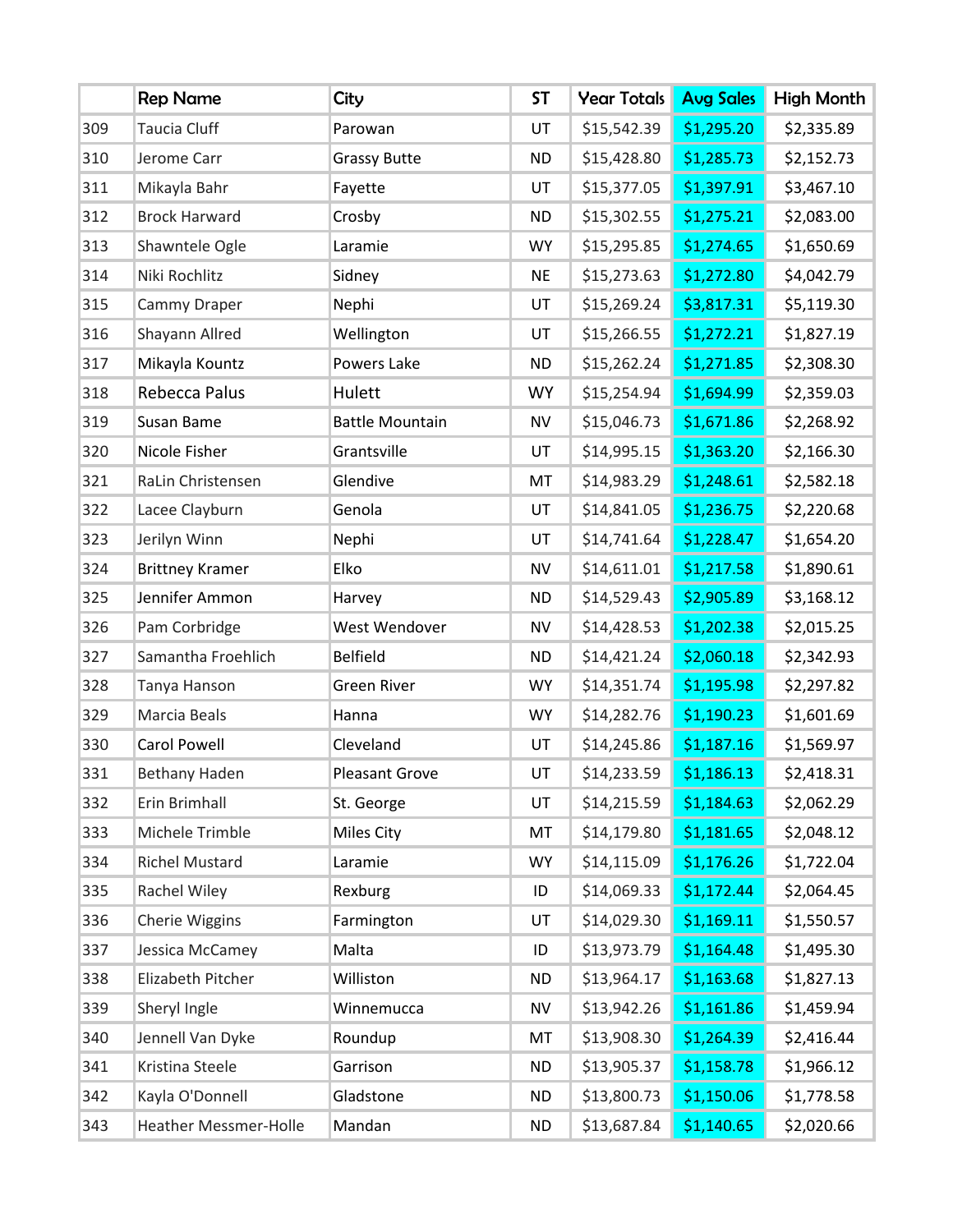|     | <b>Rep Name</b>        | City                  | <b>ST</b> | <b>Year Totals</b> | <b>Avg Sales</b> | High Month |
|-----|------------------------|-----------------------|-----------|--------------------|------------------|------------|
| 344 | Shannon Cook           | South Heart           | <b>ND</b> | \$13,676.25        | \$1,139.69       | \$1,782.83 |
| 345 | Sarah DePriest         | <b>Bismarck</b>       | <b>ND</b> | \$13,632.00        | \$1,136.00       | \$1,946.31 |
| 346 | Stacie Bertoch         | Neola                 | UT        | \$13,606.65        | \$1,133.89       | \$2,232.06 |
| 347 | <b>Brittney Todd</b>   | Gering                | <b>NE</b> | \$13,482.28        | \$1,123.52       | \$2,022.89 |
| 348 | Shannon Johnson        | <b>Green River</b>    | UT        | \$13,468.18        | \$1,122.35       | \$2,192.75 |
| 349 | Alisa Jons             | Pocatello             | ID        | \$13,427.95        | \$1,119.00       | \$2,030.45 |
| 350 | Lou Ann McCay          | Hotchkiss             | CO        | \$13,419.25        | \$1,118.27       | \$2,147.90 |
| 351 | <b>Shirley Novak</b>   | Gillette              | <b>WY</b> | \$13,398.82        | \$1,116.57       | \$1,570.91 |
| 352 | <b>Brandell Taffe</b>  | Minatare              | <b>NE</b> | \$13,360.93        | \$1,113.41       | \$1,522.52 |
| 353 | Sandra Cook            | Bluebell              | UT        | \$13,348.37        | \$1,112.36       | \$1,355.23 |
| 354 | Ashley Wareham         | Moab                  | UT        | \$13,343.14        | \$1,482.57       | \$2,168.29 |
| 355 | Morgan Mckee           | Tridell               | UT        | \$13,319.72        | \$1,331.97       | \$3,068.77 |
| 356 | Denise Miller          | Flaxton               | <b>ND</b> | \$13,318.92        | \$1,210.81       | \$2,317.08 |
| 357 | Jordan Castagno        | Grantsville           | UT        | \$13,096.57        | \$1,091.38       | \$1,509.01 |
| 358 | Sissy Eaton            | Poplar                | MT        | \$13,029.15        | \$1,184.47       | \$1,432.63 |
| 359 | Sara Cheatham          | Greybull              | <b>WY</b> | \$12,938.69        | \$1,078.22       | \$1,674.70 |
| 360 | Kay Lynn Johnson       | St. George            | UT        | \$12,846.42        | \$1,284.64       | \$2,342.37 |
| 361 | Charlene Krug          | Silesia               | MT        | \$12,820.80        | \$1,165.53       | \$2,168.19 |
| 362 | Paula Davis            | Mona                  | UT        | \$12,766.34        | \$1,063.86       | \$2,006.05 |
| 363 | Patsy Holmes           | Pine Bluffs           | <b>WY</b> | \$12,755.19        | \$1,062.93       | \$1,472.57 |
| 364 | Melissa Mizer          | Washington            | UT        | \$12,709.89        | \$1,059.16       | \$1,591.96 |
| 365 | <b>Dolores Manning</b> | Vernal                | UT        | \$12,705.56        | \$1,058.80       | \$1,607.39 |
| 366 | Bobbi Hamberlin        | Tooele                | UT        | \$12,698.60        | \$1,058.22       | \$1,883.77 |
| 367 | Mollie Eisenbarth      | Torrington            | <b>WY</b> | \$12,595.01        | \$1,145.00       | \$2,145.51 |
| 368 | Debi Fitts             | Gerring               | <b>NE</b> | \$12,458.92        | \$1,038.24       | \$2,027.80 |
| 369 | Shawna Callaway        | <b>Big Piney</b>      | <b>WY</b> | \$12,383.72        | \$1,375.97       | \$2,385.45 |
| 370 | <b>Holly Bruce</b>     | Stanley               | <b>ND</b> | \$12,338.92        | \$1,028.24       | \$1,570.41 |
| 371 | <b>Teresa Gates</b>    | Salina                | UT        | \$12,271.01        | \$1,022.58       | \$1,368.65 |
| 372 | Jenny Kerr             | Lewisville            | ID        | \$12,247.62        | \$1,020.64       | \$1,444.08 |
| 373 | Laura Castor           | Vernal                | UT        | \$12,212.95        | \$1,017.75       | \$1,709.43 |
| 374 | Jackie Degner          | <b>Grass Range</b>    | MT        | \$12,192.60        | \$1,016.05       | \$1,235.84 |
| 375 | Krystal Lloyd          | <b>Fountain Green</b> | UT        | \$12,118.93        | \$1,211.89       | \$2,430.94 |
| 376 | Kayla Koch             | Owanka                | SD        | \$12,072.93        | \$1,006.08       | \$1,507.98 |
| 377 | Lou Jean Cressler      | Monticello            | UT        | \$11,969.60        | \$1,088.15       | \$1,758.62 |
| 378 | Kelly Caywood          | Leadore               | ID        | \$11,921.65        | \$993.47         | \$1,651.61 |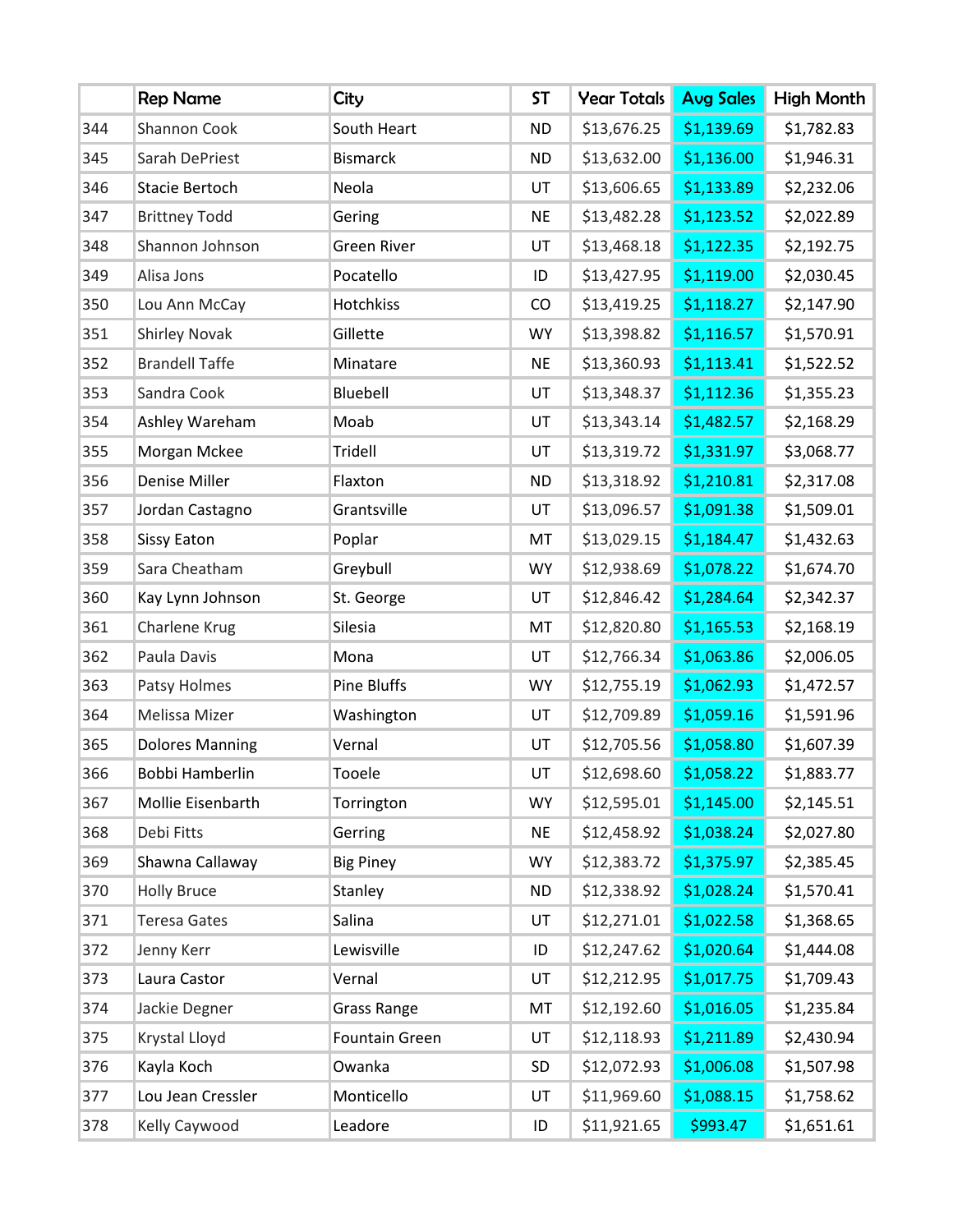|     | <b>Rep Name</b>       | City                | <b>ST</b> | <b>Year Totals</b> | <b>Avg Sales</b> | High Month |
|-----|-----------------------|---------------------|-----------|--------------------|------------------|------------|
| 379 | <b>Audra Behling</b>  | Fort Bridger        | <b>WY</b> | \$11,904.38        | \$2,976.10       | \$3,563.21 |
| 380 | Leslie Hale           | Hugo                | CO        | \$11,685.54        | \$1,298.39       | \$2,108.81 |
| 381 | Becky Nahnacassia     | <b>Spring Creek</b> | <b>NV</b> | \$11,675.62        | \$1,061.42       | \$1,457.61 |
| 382 | Katelynn Keiswetter   | Hays                | KS        | \$11,647.51        | \$1,941.25       | \$3,356.99 |
| 383 | Lori Tarpley          | Lake Point          | UT        | \$11,636.82        | \$969.74         | \$1,539.08 |
| 384 | Jen Christensen       | Saratoga Spring     | UT        | \$11,439.01        | \$953.25         | \$1,230.24 |
| 385 | Jeannelle McCaffrey   | Flagler             | CO        | \$11,435.62        | \$952.97         | \$1,421.35 |
| 386 | Sady Mounts           | Thermopolis         | <b>WY</b> | \$11,431.38        | \$1,633.05       | \$2,419.41 |
| 387 | JamiLee Curtis        | Sheridan            | <b>WY</b> | \$11,419.19        | \$951.60         | \$1,477.47 |
| 388 | Penny Heiner          | South Ogden         | UT        | \$11,370.31        | \$947.53         | \$1,074.86 |
| 389 | Natalie Mitchell      | Payson              | UT        | \$11,213.11        | \$934.43         | \$1,356.99 |
| 390 | Jessica Clark         | Richfield           | UT        | \$11,196.44        | \$933.04         | \$1,417.30 |
| 391 | <b>Shanae Mavity</b>  | Savage              | MT        | \$11,127.03        | \$1,854.51       | \$2,236.34 |
| 392 | Shawn Lund            | Redmond             | UT        | \$11,018.03        | \$918.17         | \$1,268.17 |
| 393 | Nikki Matson          | Rapid City          | SD        | \$10,928.77        | \$910.73         | \$1,395.73 |
| 394 | Kate Palmer           | Blanding            | UT        | \$10,921.43        | \$1,092.14       | \$1,939.98 |
| 395 | Carrie Cook           | Altamont            | UT        | \$10,815.74        | \$901.31         | \$1,388.62 |
| 396 | Lance Maki            | Ephraim             | UT        | \$10,813.28        | \$983.03         | \$1,336.47 |
| 397 | Jenna Knutson         | Goodrich            | <b>ND</b> | \$10,803.88        | \$1,350.49       | \$2,268.62 |
| 398 | Rachel Hansen         | <b>Brigham City</b> | UT        | \$10,787.92        | \$898.99         | \$1,347.50 |
| 399 | <b>Hilary Blanton</b> | Kenilworth          | UT        | \$10,679.90        | \$889.99         | \$1,139.14 |
| 400 | Amanda Frandsen       | Lava Hot Springs    | ID        | \$10,668.13        | \$889.01         | \$1,438.07 |
| 401 | Katie Robinson        | Herriman            | UT        | \$10,647.85        | \$887.32         | \$1,798.81 |
| 402 | Rebecca Lowell        | West Jordan         | UT        | \$10,555.30        | \$879.61         | \$1,448.60 |
| 403 | <b>Heather Wilkey</b> | Santaquin           | UT        | \$10,480.52        | \$873.38         | \$1,721.71 |
| 404 | Vanessa Ogden         | Surrey              | <b>ND</b> | \$10,399.05        | \$945.37         | \$1,074.35 |
| 405 | <b>Kassie Nolting</b> | Worland             | <b>WY</b> | \$10,346.28        | \$1,478.04       | \$2,394.38 |
| 406 | Heidi Grant           | Peyton              | CO        | \$10,288.27        | \$857.36         | \$1,224.39 |
| 407 | Jan Voltmer           | Torrington          | <b>WY</b> | \$10,186.11        | \$848.84         | \$1,171.21 |
| 408 | <b>Alyse Cushing</b>  | Salem               | UT        | \$10,182.32        | \$848.53         | \$1,224.69 |
| 409 | <b>Heather Farr</b>   | Lewistown           | MT        | \$9,946.11         | \$828.84         | \$1,008.13 |
| 410 | Nicole Keller         | Richey              | MT        | \$9,866.54         | \$1,096.28       | \$1,698.80 |
| 411 | Tera Jones            | Freedom             | <b>WY</b> | \$9,776.40         | \$1,222.05       | \$1,698.41 |
| 412 | Angie Johnson         | Mellette            | SD        | \$9,733.06         | \$811.09         | \$1,208.52 |
| 413 | Mandy Thorpe          | Mona                | UT        | \$9,694.84         | \$807.90         | \$1,204.38 |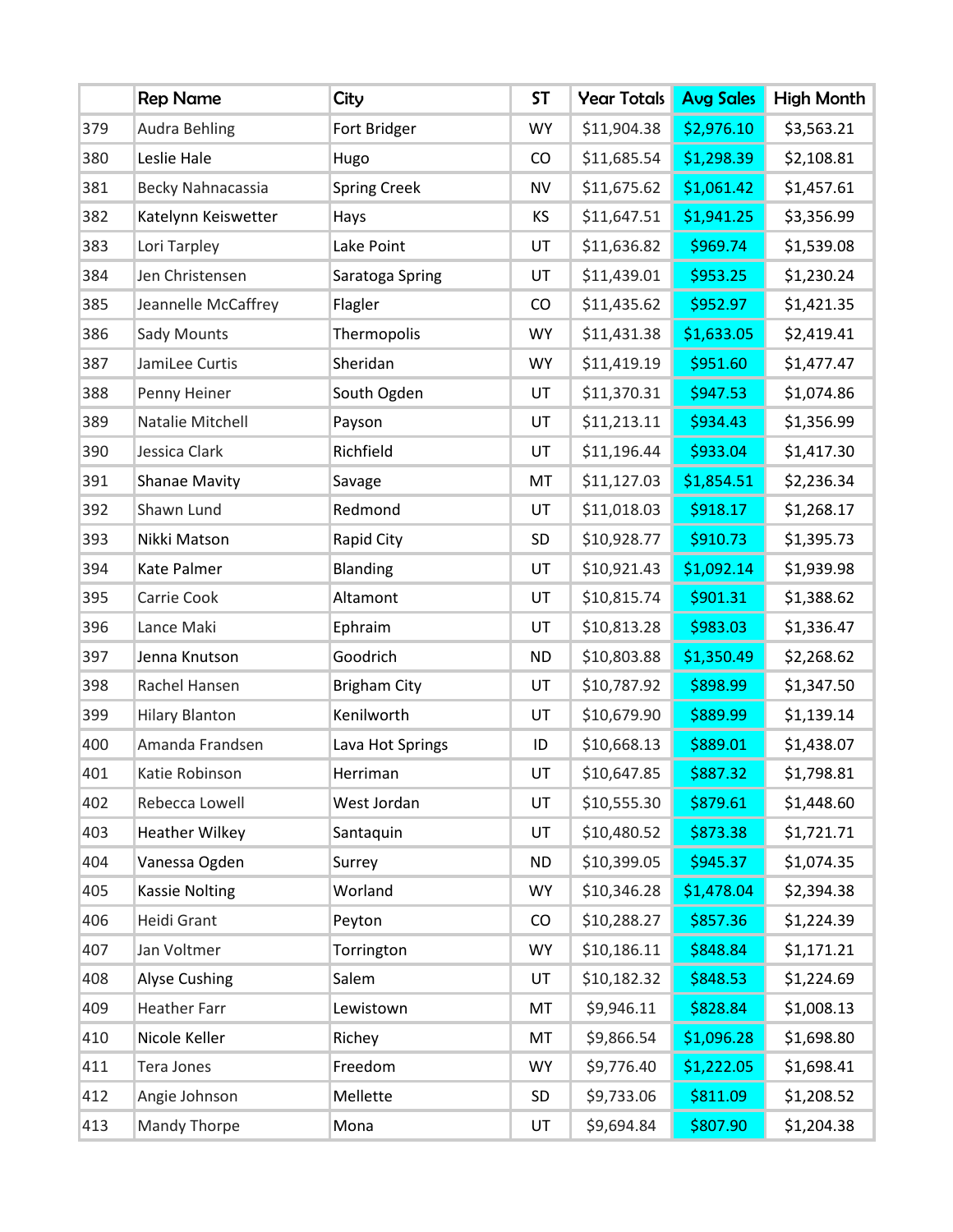|     | <b>Rep Name</b>       | City               | <b>ST</b> | <b>Year Totals</b> | <b>Avg Sales</b> | High Month |
|-----|-----------------------|--------------------|-----------|--------------------|------------------|------------|
| 414 | Jennifer Canape       | Laurel             | MT        | \$9,610.21         | \$873.66         | \$1,206.19 |
| 415 | <b>Shelly Blakley</b> | <b>Spring City</b> | UT        | \$9,514.98         | \$792.92         | \$1,438.35 |
| 416 | <b>Mandy Frakes</b>   | Rawlins            | <b>WY</b> | \$9,387.06         | \$782.26         | \$1,090.29 |
| 417 | Kindra Bellows        | Randlett           | UT        | \$9,374.14         | \$781.18         | \$1,313.16 |
| 418 | Sabrina Mitchell      | Winnemucca         | <b>NV</b> | \$9,294.11         | \$774.51         | \$1,120.71 |
| 419 | Amanda Meredith       | Glendo             | <b>WY</b> | \$9,271.13         | \$2,317.78       | \$2,684.63 |
| 420 | Veronica Wiesz        | Bowdon             | <b>ND</b> | \$9,051.64         | \$1,005.74       | \$1,662.02 |
| 421 | Marisha Graves        | Riverton           | <b>WY</b> | \$9,033.18         | \$903.32         | \$1,309.54 |
| 422 | Lenetta Shull         | <b>Dolores</b>     | CO        | \$8,947.68         | \$1,491.28       | \$1,994.11 |
| 423 | Heidi Gunwall         | Manning            | <b>ND</b> | \$8,865.92         | \$2,955.31       | \$4,046.59 |
| 424 | Keyera Mathews        | Blackfoot          | ID        | \$8,844.83         | \$1,263.55       | \$1,775.82 |
| 425 | Ashley Wicke          | Burlington         | <b>WY</b> | \$8,840.27         | \$1,105.03       | \$2,258.83 |
| 426 | Michael Swenson       | Aberdeen           | SD        | \$8,835.05         | \$736.25         | \$972.71   |
| 427 | Lisa Alvey            | <b>Heber City</b>  | UT        | \$8,677.74         | \$723.15         | \$1,144.76 |
| 428 | Kortney Dipo          | Tooele             | UT        | \$8,558.93         | \$950.99         | \$2,040.62 |
| 429 | Sandy Johnson         | Marbleton          | <b>WY</b> | \$8,558.81         | \$2,852.94       | \$4,253.78 |
| 430 | Christy Winward       | Springville        | UT        | \$8,403.60         | \$700.30         | \$1,018.70 |
| 431 | Farrah Murray         | Gillette           | <b>WY</b> | \$8,329.45         | \$694.12         | \$1,001.32 |
| 432 | Janet Dunn            | Fairview           | UT        | \$8,277.12         | \$689.76         | \$1,115.61 |
| 433 | Barbara Gibson        | Calhan             | CO        | \$8,231.04         | \$748.28         | \$1,088.70 |
| 434 | Karen Hunter          | Cedar City         | UT        | \$8,207.22         | \$911.91         | \$1,081.38 |
| 435 | David Schneider       | Kemmerer           | <b>WY</b> | \$8,186.84         | \$818.68         | \$1,480.73 |
| 436 | Barbara Urban         | Genoa              | CO        | \$8,088.47         | \$1,155.50       | \$1,504.40 |
| 437 | Jennifer McLaughlin   | Arvada             | <b>WY</b> | \$8,077.24         | \$2,019.31       | \$2,376.10 |
| 438 | Marcea Vesco          | Elsinore           | UT        | \$8,066.57         | \$1,613.31       | \$1,865.65 |
| 439 | Tyra Schnaible        | Gillette           | <b>WY</b> | \$7,918.60         | \$719.87         | \$1,001.29 |
| 440 | Amber Reed            | Rawlins            | CO        | \$7,861.18         | \$714.65         | \$1,007.79 |
| 441 | Rachel Ynostrosa      | Fort Washakie      | <b>WY</b> | \$7,796.49         | \$866.28         | \$1,402.74 |
| 442 | John Swires           | Sidney             | <b>NE</b> | \$7,785.11         | \$707.74         | \$1,382.39 |
| 443 | Angela Roller         | <b>Bismark</b>     | <b>ND</b> | \$7,741.13         | \$2,580.38       | \$2,660.01 |
| 444 | Kimberly Munk         | Menlo              | KS        | \$7,678.38         | \$767.84         | \$1,348.53 |
| 445 | Jaynee Metcalf        | <b>Billings</b>    | MT        | \$7,644.58         | \$694.96         | \$885.90   |
| 446 | Janelle Cox           | American Fork      | UT        | \$7,576.48         | \$631.37         | \$989.32   |
| 447 | Ashley Baldwin        | Burlington         | <b>ND</b> | \$7,537.74         | \$628.15         | \$1,142.82 |
| 448 | Talesa Heger          | Underwood          | ND        | \$7,215.76         | \$1,443.15       | \$2,115.40 |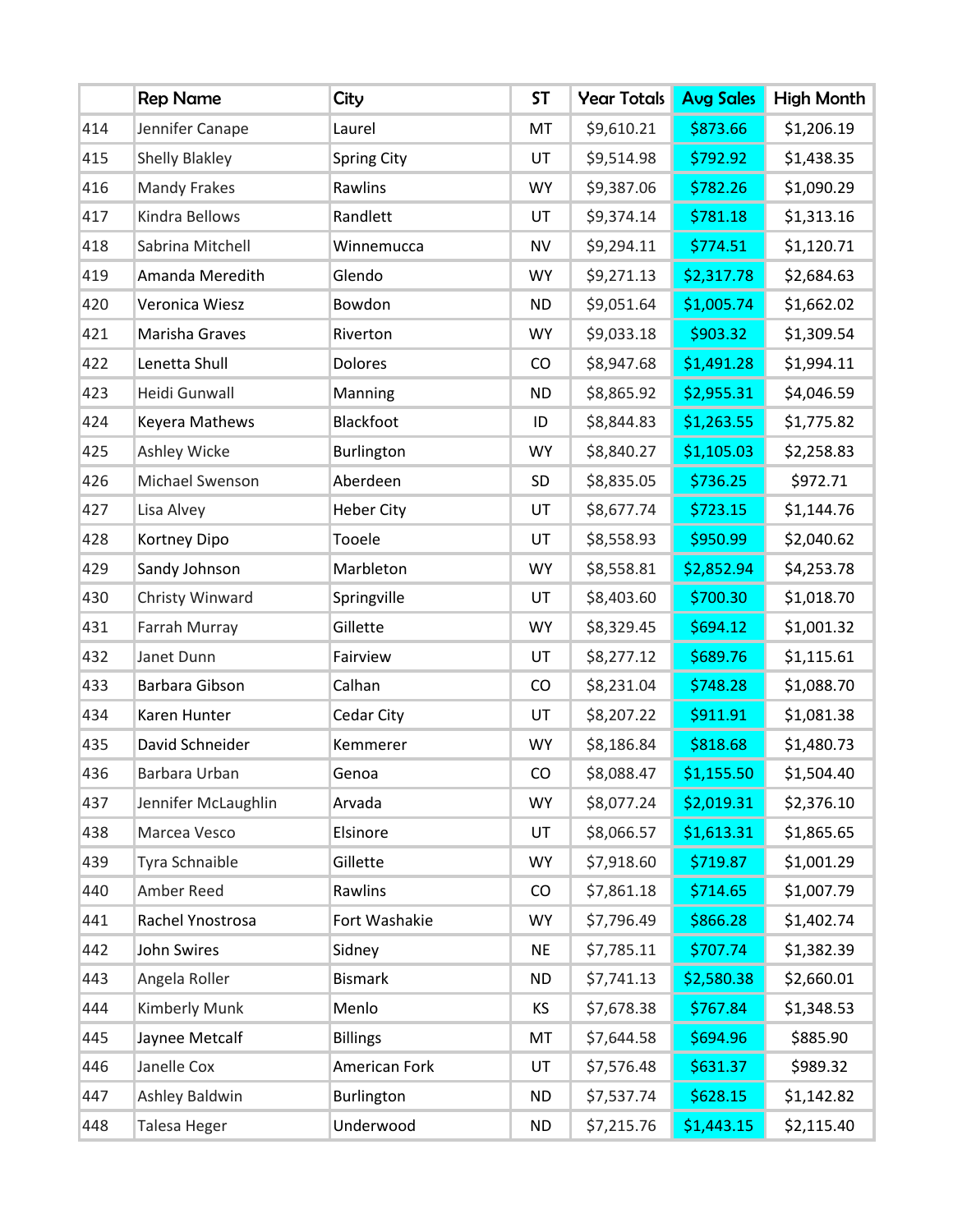|     | <b>Rep Name</b>       | City                   | <b>ST</b> | <b>Year Totals</b> | <b>Avg Sales</b> | High Month |
|-----|-----------------------|------------------------|-----------|--------------------|------------------|------------|
| 449 | Sarah Wilson          | Duchesne               | UT        | \$7,149.75         | \$893.72         | \$1,374.80 |
| 450 | Erika Dimick          | Price                  | UT        | \$7,039.18         | \$1,759.80       | \$2,252.67 |
| 451 | <b>Cassie Roberts</b> | Erda                   | UT        | \$6,854.44         | \$571.20         | \$841.06   |
| 452 | Jennika Moyes         | Lehi                   | UT        | \$6,776.41         | \$616.04         | \$1,075.70 |
| 453 | Tymber Giannonatti    | <b>Buffalo</b>         | SD        | \$6,758.96         | \$3,379.48       | \$4,146.17 |
| 454 | Teresa Degenstein     | Berthold               | <b>ND</b> | \$6,657.50         | \$739.72         | \$923.68   |
| 455 | Liz Cherney           | Sidney                 | MT        | \$6,603.78         | \$733.75         | \$1,230.26 |
| 456 | <b>Marcie Mathews</b> | Blackfoot              | ID        | \$6,592.86         | \$1,318.57       | \$1,531.58 |
| 457 | Tara Hochhalter       | Wolsey                 | SD        | \$6,264.40         | \$1,252.88       | \$1,425.28 |
| 458 | <b>Kris Deines</b>    | Meeker                 | CO        | \$6,164.28         | \$3,082.14       | \$3,866.31 |
| 459 | Julia Grimes          | Fallon                 | <b>NV</b> | \$6,074.21         | \$674.91         | \$1,028.66 |
| 460 | Debra Miller          | Cortez                 | CO        | \$6,016.95         | \$1,002.83       | \$1,461.67 |
| 461 | Tasha Jacobo          | Elko                   | <b>NV</b> | \$5,952.15         | \$992.03         | \$1,824.62 |
| 462 | Lelia Jones           | Monroe                 | UT        | \$5,872.62         | \$838.95         | \$1,057.28 |
| 463 | Susan Skjoldal        | Spearfish              | SD        | \$5,837.02         | \$972.84         | \$1,516.51 |
| 464 | Cathy Cozzens         | Byron                  | <b>WY</b> | \$5,748.52         | \$718.57         | \$1,138.92 |
| 465 | Jamie VanDervoort     | Piedmont               | SD        | \$5,586.85         | \$798.12         | \$886.97   |
| 466 | Jenell Bytendorp      | Eagle Mountain         | UT        | \$5,492.75         | \$784.68         | \$886.74   |
| 467 | Jen Winterberg        | <b>Bismarck</b>        | <b>ND</b> | \$5,353.63         | \$2,676.82       | \$3,001.72 |
| 468 | Katie Fabert          | Ogden                  | UT        | \$5,269.96         | \$527.00         | \$835.45   |
| 469 | Althea Blackburn      | <b>Buffalo</b>         | <b>WY</b> | \$5,265.62         | \$752.23         | \$1,003.40 |
| 470 | <b>Wilbur Becker</b>  | <b>Battle Mountain</b> | <b>NV</b> | \$5,263.04         | \$1,754.35       | \$1,942.54 |
| 471 | Nikki Bloms           | Carpio                 | <b>ND</b> | \$5,043.67         | \$1,681.22       | \$2,159.65 |
| 472 | Sadie Brackel         | Elgin                  | <b>ND</b> | \$5,008.61         | \$2,504.31       | \$2,936.00 |
| 473 | Katie Adams           | Toquerville            | UT        | \$4,931.02         | \$821.84         | \$1,139.44 |
| 474 | Evie Goodwin          | St George              | UT        | \$4,878.26         | \$2,439.13       | \$2,543.39 |
| 475 | Lori Dickinson        | <b>Rock Springs</b>    | <b>WY</b> | \$4,863.96         | \$810.66         | \$1,077.83 |
| 476 | Korie Jessop          | Hamilton               | MT        | \$4,861.86         | \$1,215.47       | \$2,194.47 |
| 477 | Maygun Hales          | Price                  | UT        | \$4,861.70         | \$540.19         | \$1,091.85 |
| 478 | Sierra Moore          | Monroe                 | UT        | \$4,824.45         | \$1,608.15       | \$2,045.78 |
| 479 | Laurie Murray         | <b>Ivins</b>           | UT        | \$4,684.74         | \$780.79         | \$1,093.81 |
| 480 | <b>Stacy Fansler</b>  | Montrose               | CO        | \$4,566.72         | \$652.39         | \$1,037.40 |
| 481 | Haylee Turley         | Hoxie                  | KS.       | \$4,343.35         | \$1,085.84       | \$1,185.89 |
| 482 | Lacey Robinson        | Hulett                 | <b>WY</b> | \$4,278.82         | \$1,069.71       | \$2,082.59 |
| 483 | <b>McKell Franks</b>  | Richfield              | UT        | \$4,237.20         | \$706.20         | \$1,210.71 |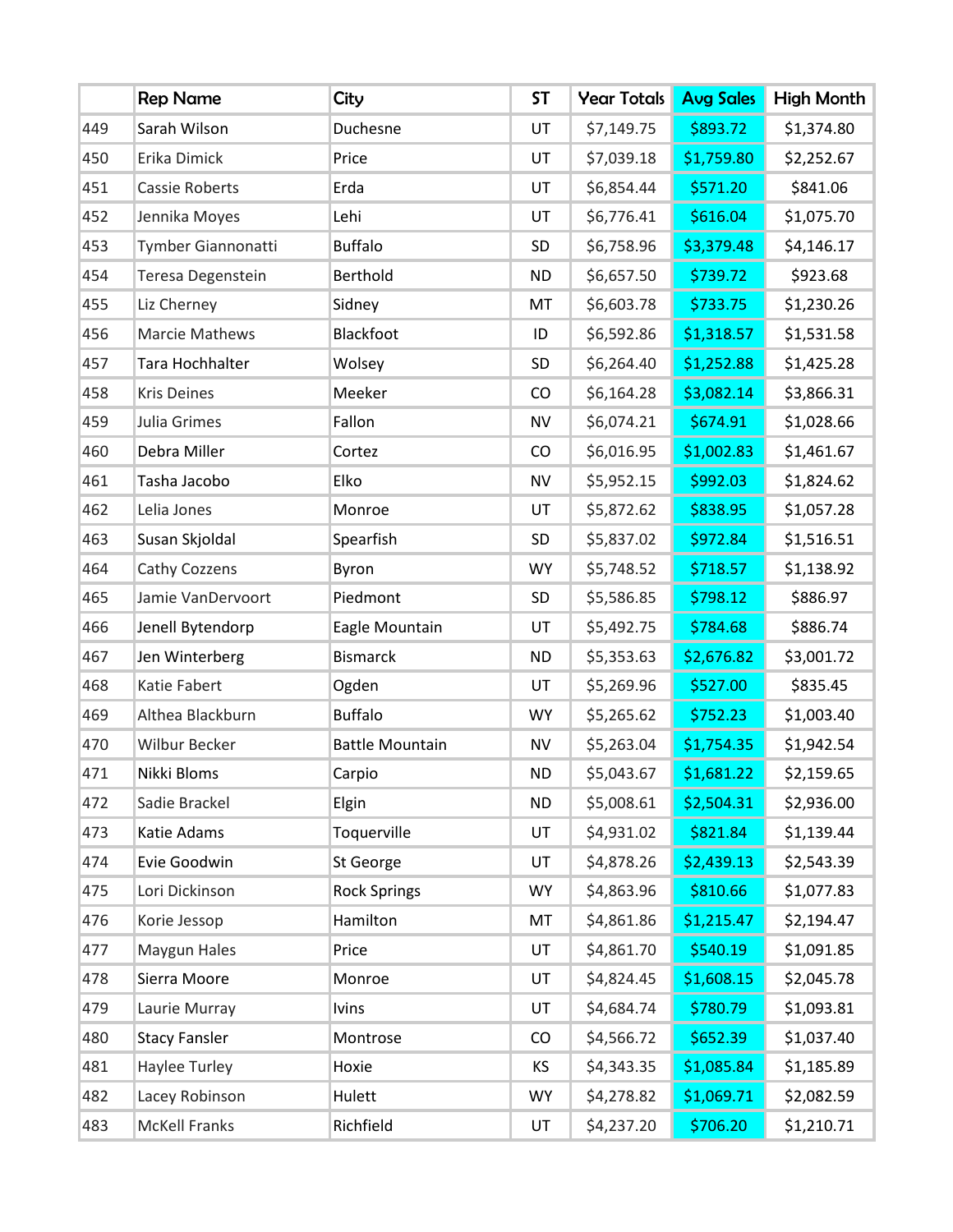|     | <b>Rep Name</b>         | City              | <b>ST</b> | <b>Year Totals</b> | <b>Avg Sales</b> | High Month |
|-----|-------------------------|-------------------|-----------|--------------------|------------------|------------|
| 484 | Janet Kelly             | Loma              | CO        | \$4,234.10         | \$1,058.53       | \$1,456.06 |
| 485 | McKenzie Topham         | St. George        | UT        | \$4,149.74         | \$518.72         | \$760.03   |
| 486 | <b>Brittany Mackie</b>  | <b>Big Piney</b>  | <b>WY</b> | \$4,112.07         | \$514.01         | \$942.96   |
| 487 | Shayna Shriver          | Williston         | <b>ND</b> | \$3,949.82         | \$789.96         | \$861.26   |
| 488 | Toshia Weisenburg       | Gillette          | <b>WY</b> | \$3,871.48         | \$774.30         | \$1,035.67 |
| 489 | Jaci Hughes             | Fallon            | <b>NV</b> | \$3,825.38         | \$1,275.13       | \$1,501.57 |
| 490 | Katherine Munns         | Portage           | UT        | \$3,813.95         | \$635.66         | \$787.45   |
| 491 | Erika Carter            | Hoxie             | KS        | \$3,739.43         | \$934.86         | \$1,242.78 |
| 492 | Brenda Schrum           | Alliance          | <b>NE</b> | \$3,712.61         | \$928.15         | \$1,017.33 |
| 493 | Kayla Humphries         | St. George        | UT        | \$3,705.93         | \$926.48         | \$1,161.82 |
| 494 | Danielle Recchia        | Montrose          | CO        | \$3,603.15         | \$1,201.05       | \$1,464.61 |
| 495 | <b>Wendy Bails</b>      | Clinton           | UT        | \$3,554.85         | \$1,777.43       | \$1,913.77 |
| 496 | <b>Thalia Mansfield</b> | Lehi              | UT        | \$3,316.44         | \$552.74         | \$697.47   |
| 497 | Cynthia Smith           | Herriman          | UT        | \$3,218.39         | \$459.77         | \$555.20   |
| 498 | Lisa Williams           | Thermopolis       | <b>WY</b> | \$3,082.39         | \$770.60         | \$1,072.20 |
| 499 | Chassity Kelm           | Medicine Lake     | MT        | \$2,965.36         | \$1,482.68       | \$1,591.97 |
| 500 | <b>Heather Wright</b>   | Tonopah           | <b>NV</b> | \$2,933.79         | \$1,466.90       | \$1,639.82 |
| 501 | Heidi Lisardo           | St George         | UT        | \$2,910.08         | \$970.03         | \$1,248.59 |
| 502 | Michelle Nay            | Evanston          | <b>WY</b> | \$2,869.90         | \$1,434.95       | \$1,794.03 |
| 503 | <b>Bonnie Fuchs</b>     | Bowman            | <b>ND</b> | \$2,688.26         | \$2,688.26       | \$2,688.26 |
| 504 | Jessica Driscoll        | Gering            | <b>NE</b> | \$2,630.92         | \$876.97         | \$1,545.81 |
| 505 | Melanie Klier           | Leiter            | <b>WY</b> | \$2,595.61         | \$648.90         | \$1,013.94 |
| 506 | Leann Patrick           | <b>Brush</b>      | CO        | \$2,578.64         | \$1,289.32       | \$1,577.27 |
| 507 | Cristina Bueno          | Seldon            | KS        | \$2,482.29         | \$1,241.15       | \$1,706.69 |
| 508 | Tawnya Nelson           | Vernal            | UT        | \$2,340.92         | \$780.31         | \$1,341.55 |
| 509 | Lynette Roberts         | Herriman          | UT        | \$2,269.06         | \$567.27         | \$698.08   |
| 510 | Tenisha Anderson        | Wellington        | UT        | \$2,087.55         | \$695.85         | \$834.45   |
| 511 | Janell Jones            | <b>Heber City</b> | UT        | \$2,032.12         | \$508.03         | \$513.47   |
| 512 | Emma Anderson           | Thornton          | CO        | \$2,009.32         | \$502.33         | \$1,012.71 |
| 513 | Rebecca Steedley        | Whitewood         | SD        | \$1,894.93         | \$631.64         | \$764.58   |
| 514 | Ann Wilson              | Herriman          | UT        | \$1,854.52         | \$463.63         | \$517.43   |
| 515 | Maddie Winder           | St. George        | UT        | \$1,840.46         | \$613.49         | \$827.39   |
| 516 | Jamie Nelson            | Springville       | UT        | \$1,796.92         | \$598.97         | \$671.60   |
| 517 | Stephanie Bigelow       | Pleasant Grove    | UT        | \$1,642.65         | \$410.66         | \$529.04   |
| 518 | Lisa Allred             | Tooele            | UT        | \$1,641.96         | \$1,641.96       | \$1,641.96 |